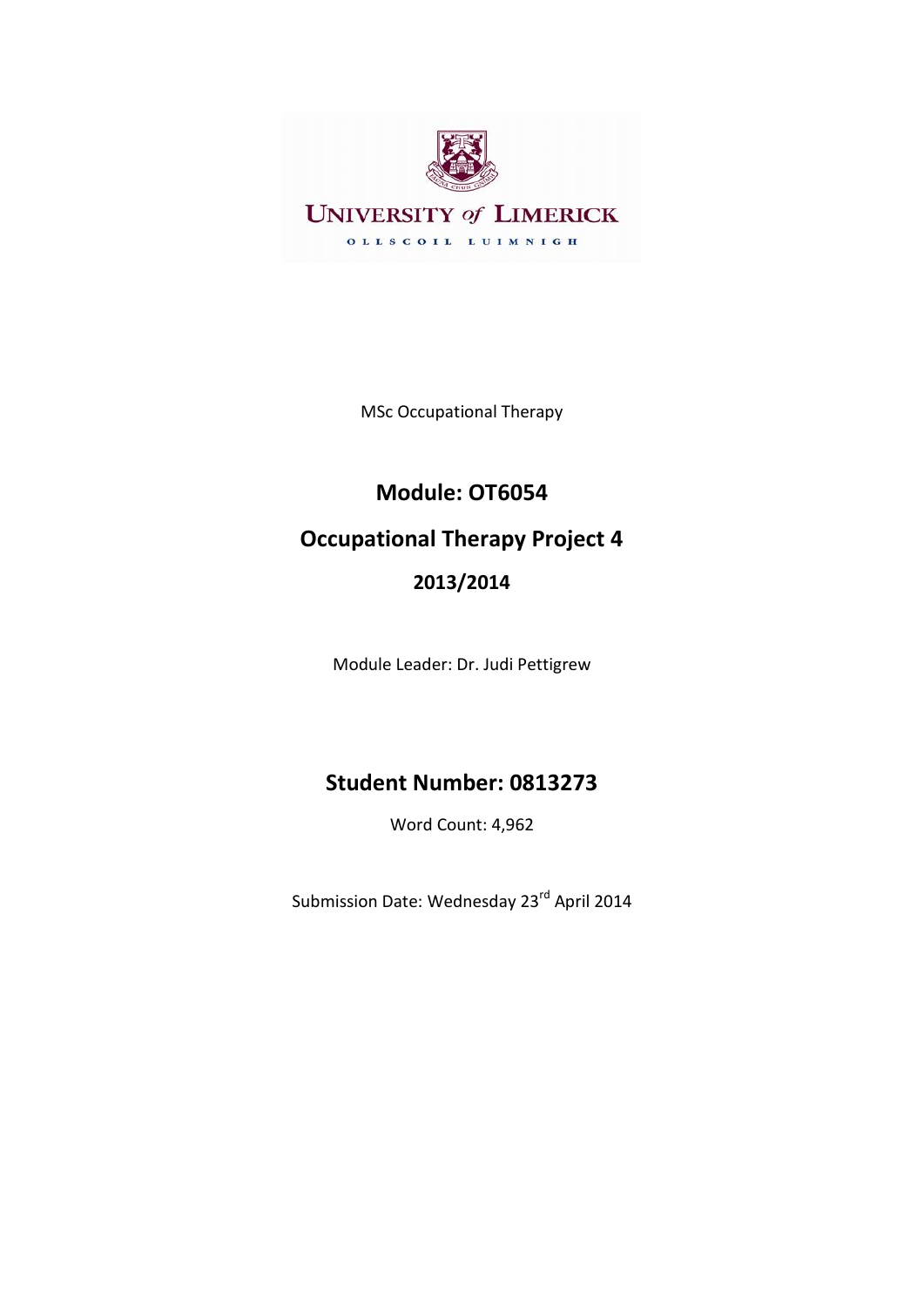# **Guidelines for Planning Appropriate Wheelchair and Seating Provision in Progressive Neurological Disorders.**

# *Background*

This study will focus on wheelchair and seating provision for people with Progressive Neurological Disorders (PNDs). It forms part of a larger collection of research being carried out on wheelchair provision across the lifespan. People with PNDs may have complex wheelchair and seating needs. The provision of an appropriate wheelchair has a huge impact on a person's ability to function and participate in society and guidelines to help the provision process are crucial in ensuring positives outcomes for this population.

# *Method*

A scoping method was used to study the existence of guidelines to assist occupational therapists in wheelchair and seating provision with PNDs. Thematic analysis of the literature was used to extract the issues impacting upon the wheelchair provision process with this population.

#### *Findings*

There is limited evidence of standards and guidelines that inform therapists in wheelchair provision for PNDs. Numerous studies outline the wheelchair needs of people with PNDs and some guidelines exist on general wheelchair provision, yet limited guidelines exist to guide prescribing therapists specifically working with PNDs. From an Irish perspective, there is complete absence of any guidelines or standards; general or specific to any condition.

## *Conclusion*

The importance of regular and planned review of the wheelchair and seating needs in PNDs is paramount. Barriers to appropriate wheelchair provision exist in the form of funding and ineffective resource management. Inadequate training of prescribing therapists raises questions about satisfactory outcomes for wheelchair users. There is an urgent requirement for development of national guidelines, drawing from existing national standards in other countries if necessary. Further research is recommended on therapists' own confidence in, and experience of wheelchair provision with PNDs.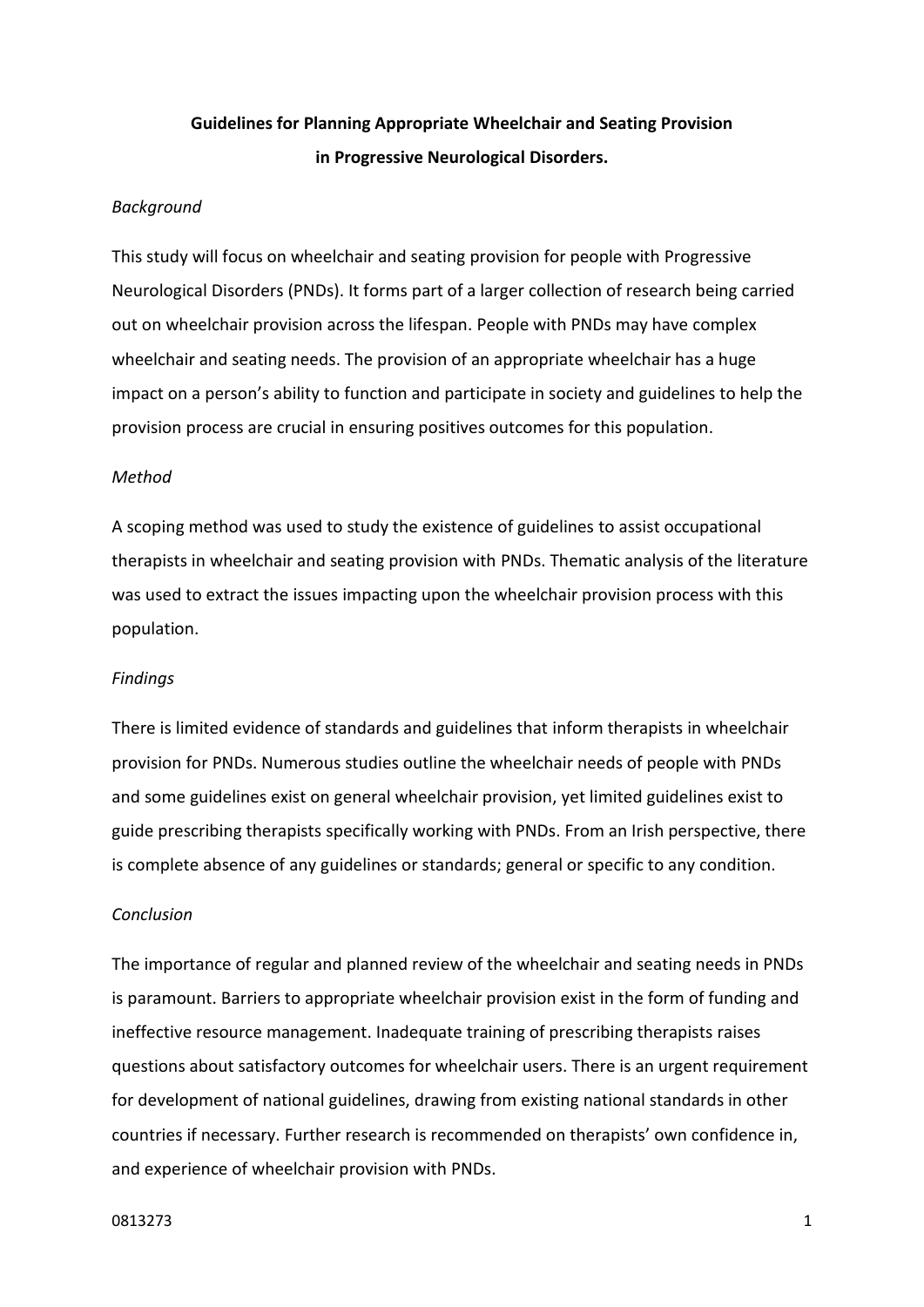Introduction:

People with Progressive Neurological Disorders (PNDs) may have enduring, complex and changing wheelchair and seating needs which can impact on their ability to function in everyday life (Devitt et al 2004, p.64). The appropriate provision of a wheelchair is primary to meeting basic needs and enabling active participation as a basic human right (Brownlee et al. 2011). Mobility impairment is a major consequence of PNDs (Finlayson and Denand 2003) and declines in functional mobility are linked to decreased performance in self-care, productivity and leisure, reduced participation and a loss of social connections (Atchison and Dirette 2007, Einarsson et al 2006, Aronson 1997).

The irregular and complex nature of PNDs requires consideration when planning appropriate and timely wheelchair and seating provision. Appropriate wheelchair provision at the right time can allow maintenance of mobility, maximise independence and delay the onset of postural deformities in people with PNDs (Rolfe 2012, p.218). When the wheeled mobility needs of people are not met, they are unable to participate in the meaningful activities things they need or want to and are prevented from accessing the same resources in their communities as others. Wilcock (1998) calls these disturbances in engagement and barriers to participation 'occupational disruption' and 'occupational deprivation' respectively. Effective planning in wheelchair provision is essential in ensuring justice in engagement and participation for people with PNDs (Otter et al 2011, p.1).

The WHO (2008) highlight that central to planning appropriate wheelchair provision is the development of guidelines and standards to improve service delivery and outcomes for users. Occupational therapists are required to work from an evidence base to ensure the efficacy of any wheelchair or seating intervention. Gowran et al (2011, p.2) argue that an appropriate wheelchair is a primary piece of assistive technology and provision should be prioritised at a policy level. The objective of this study is to identify the wheelchair and seating needs of people with PNDs and establish what policies, guidelines or standards exists that help inform wheelchair provision. Appropriate wheelchair provision is crucial in ensuring occupational justice for a person with a PND.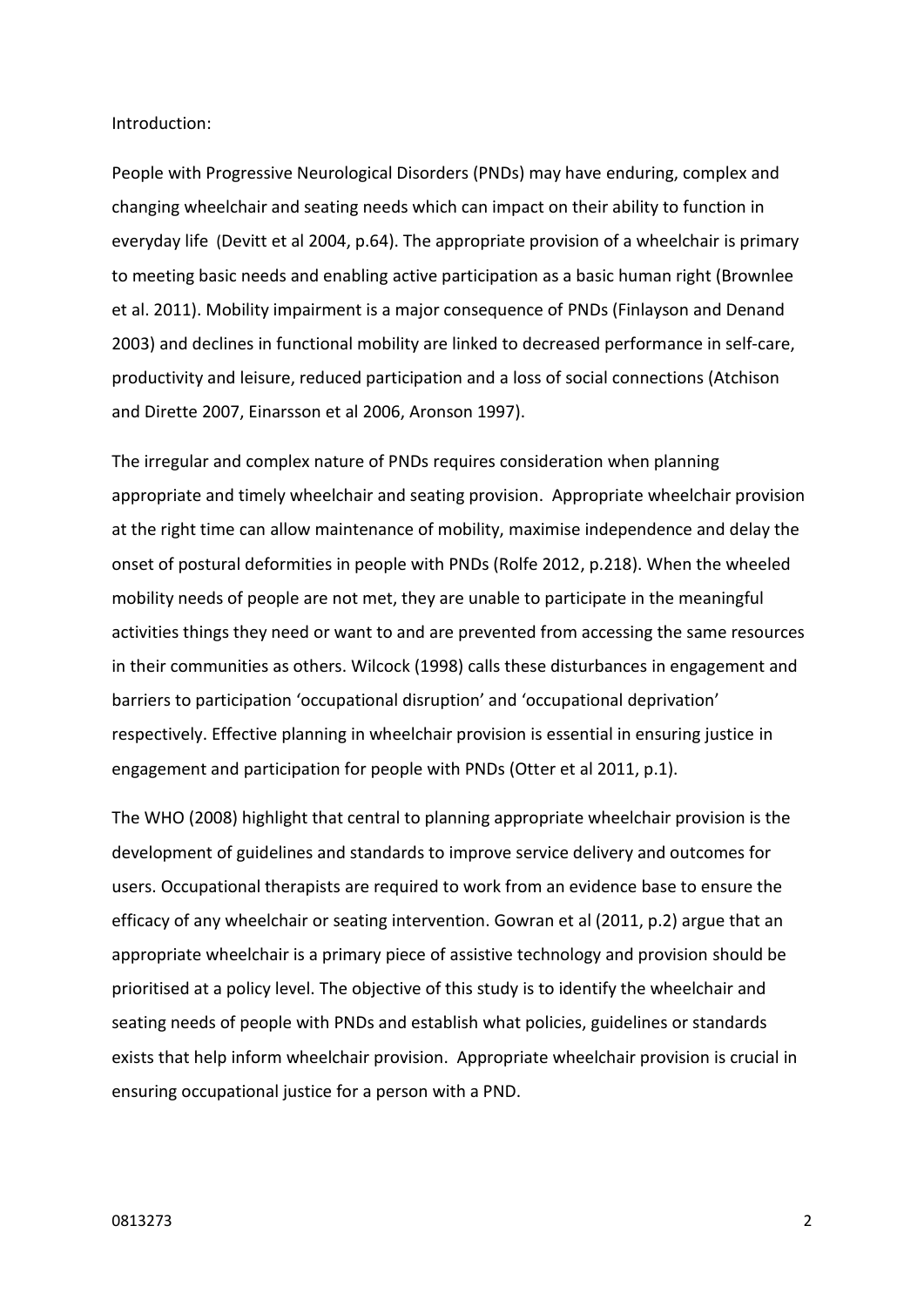The aims of the study are:

- 1. To scope academic literature on wheelchair provision in PNDs and grey literature for national and international guidelines, standards or policies for wheelchair provision for PNDs.
- 2. Identify the existing issues which impact upon appropriate wheelchair provision.
- 3. Discuss the development of guidelines for wheelchair provision in this population based on the findings.

# Literature Review:

Progressive Neurological Disorders (PNDs) is a general term for degenerative conditions that affect the nervous system (Clark et al 2004). Some of the more prevalent PNDs are Multiple Sclerosis (MS), Motor Neuron Disease (MND), Muscular Dystrophy (MD) and Parkinson's disease (PD) (Umphred et al 2013, MacDonald et al 2000). In PNDs, signals between the brain and the body are interrupted, resulting in symptoms such as walking impairment, balance and coordination difficulties, pain and sensory disruption, uncontrolled movement, seizures and partial paralysis and even problems with breathing and talking (Clark et al 2004, p.367).

| Disorder                    | Estimated cases in<br>Ireland at any time |
|-----------------------------|-------------------------------------------|
| Alzheimer's                 | 40,000                                    |
| <b>Multiple Sclerosis</b>   | 8,000                                     |
| Parkinson's                 | 8,000                                     |
| <b>Muscular Dystrophy</b>   | 650                                       |
| Huntingdon's                | 300                                       |
| <b>Motor Neuron Disease</b> | 200                                       |
|                             |                                           |

Wheelchairs will become the primary means of mobility for most people with PNDs (Brown and Sliwa 2005, p.115). Many studies have shown the wide number of deficits associated with PND's with ambulatory impairment being the most common form of disability. Noseworthy et al (2000) found that within 15 years of onset, 50% of all individuals with MS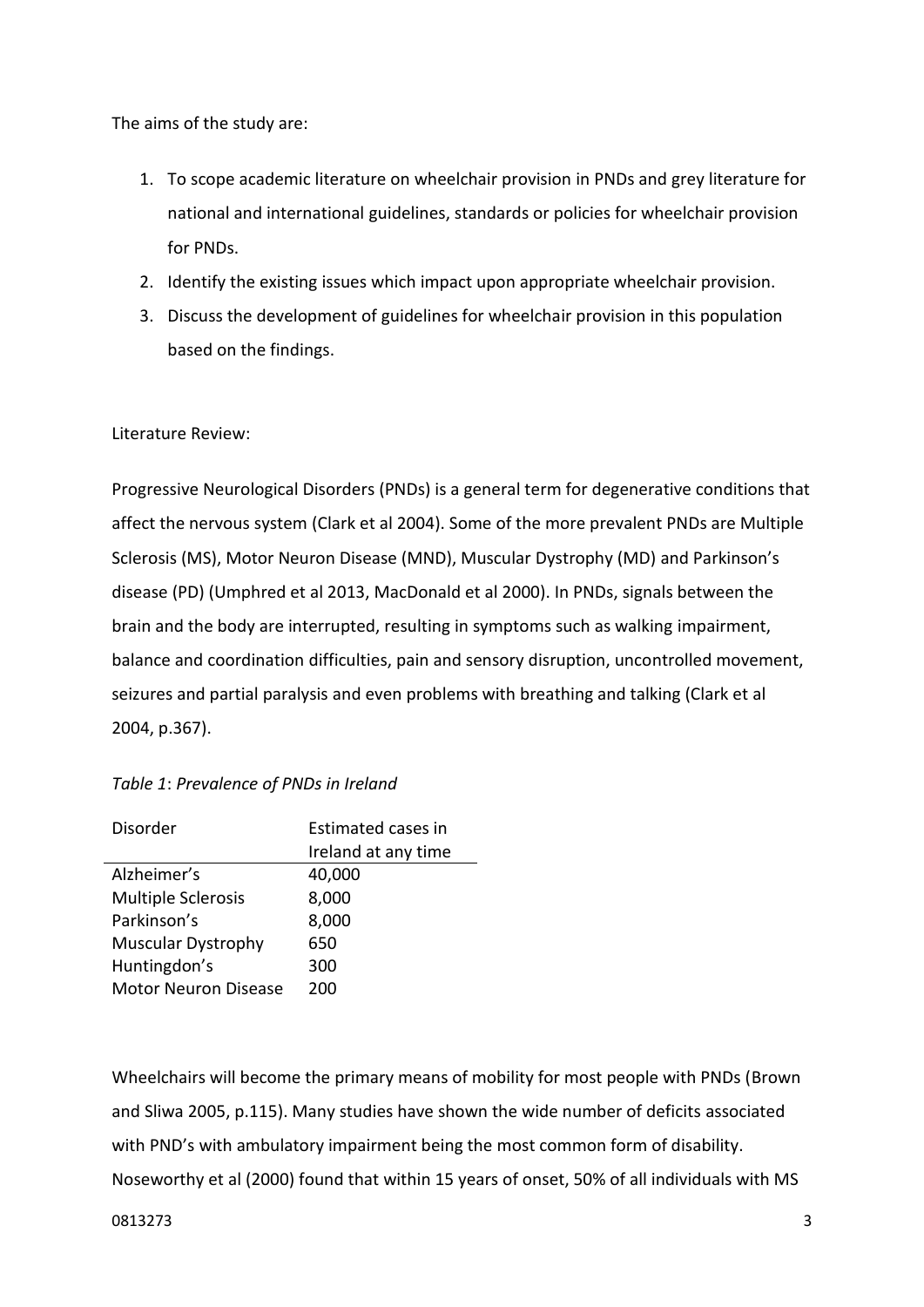will require assistance with walking, while Whetten-Goldtsein et al (1998) found this figure to be even greater at 80%. Children with PND's may never be able to walk and will require a suitable wheelchair in order or them to maximise their developmental potential. Clark et al (2004) reports that children with Duchenne muscular dystrophy (DMD) will typically require their first manual wheelchair between the ages 6-12 years for self-propulsion over long distances. After some time as muscle weakness progresses, they will no longer be able to self-propel and a powered wheelchair will be necessary. Physical deformities such as scoliosis may develop and wheelchair features such as tilt-in-space will be required (Clark et al 2004, p.368).

There is a huge variation in the wheelchair and seating needs of specific PNDs. People with disorders such as the relapsing-remitting form of MS can mobilise independently for significant periods but may require a wheelchair during relapse (Savage 2005, Fay et al 2004), while a person with MND will experience a rapid deterioration in their mobility requiring swift, regular and planned intervention (Rolfe 2012). In contrast, a person with Parkinson's may very gradually lose their ability to ambulate independently and therefore, wheelchair and seating intervention can be planned over longer periods with more informed predictions made on mobility needs over time (Zampieri et al 2011, p.559).

To date many studies have focussed on user satisfaction and what constitutes an 'appropriate' chair from the user's perspective. Amyotrophic Lateral Sclerosis (ALS) is a PND whose symptoms include atrophy, spasticity, dysarthria, dysphagia (Ward et al 2010, p.269) and almost always leads to death from respiratory complications (Trail et al 2001, p.98). People with ALS rate comfort and support for their head, neck, trunk and extremities as their priority needs in a wheelchair (Trail et al 2001, p.100), while people with MS specify chair manoeuvrability (lightweight frame, smaller wheelbase) as key satisfaction indicators (Brown and Sliwa 2005). In each case, a disorder's complexity and individual perspectives of users require careful consideration. Guidelines to assist occupational therapists in this process may be required to increase the likelihood of a satisfactory outcome for the user.

The Convention on the Rights of Persons with Disabilities (2006) outlines the responsibility of states to provide appropriate wheelchairs and assistive devices to citizens of all ages and conditions. The WHO defines an appropriate wheelchair as one which "meets the user's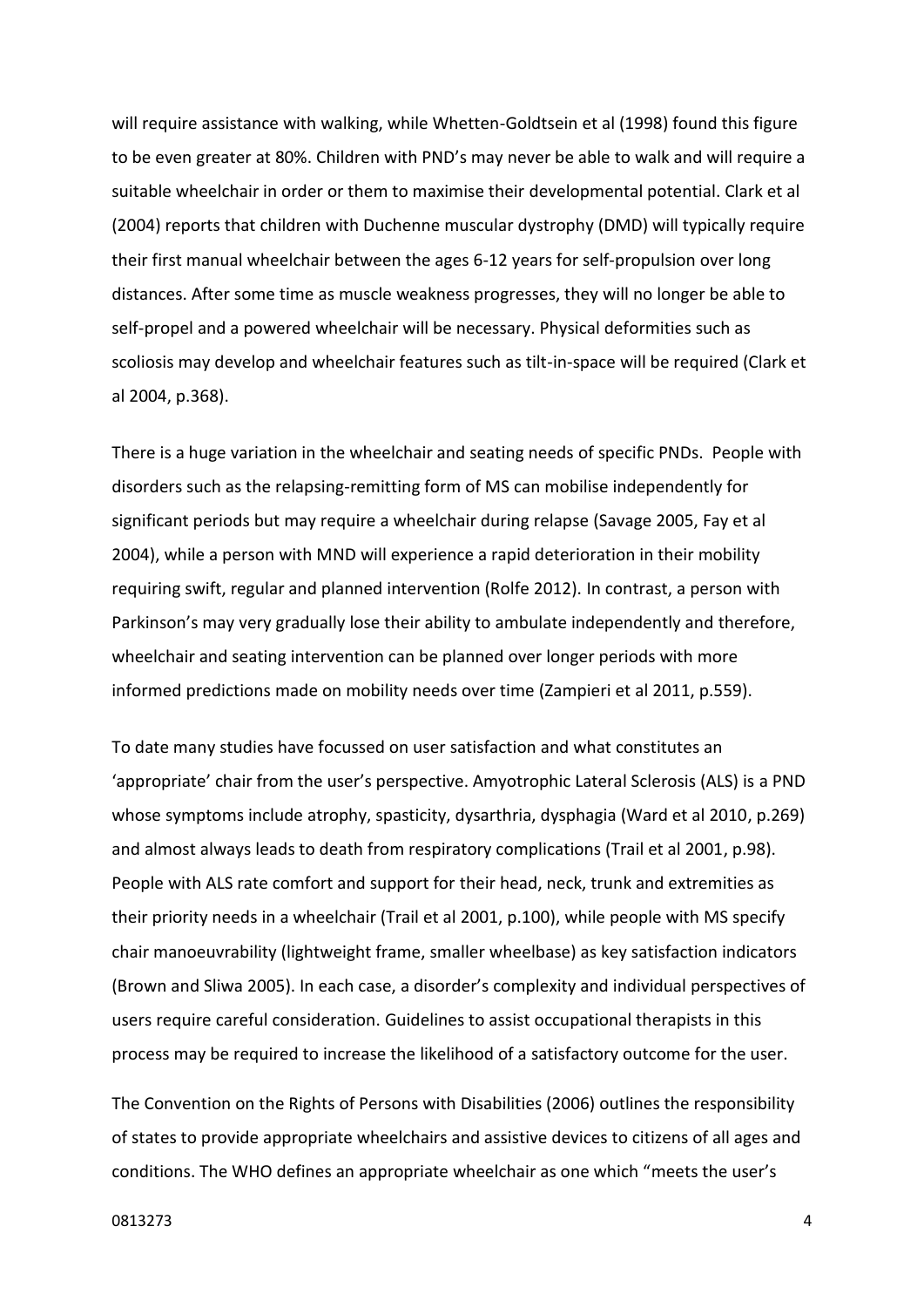individual need, provide postural support…be affordable, maintainable and sustainable in the country of use" (WHO 2008, p.9). The benefits of appropriate seating and wheelchairs to people with PNDs include; independence of mobility, self-care, socialisation, increased physical function, postural support, trunk/head/limb control, improved comfort, respiration and digestion (Otter et al 2011, Richardson and Frank 2009, Clark et al 2004, Finlayson and Denand 2003, Janssens et al 2003).

The World Health Organisation (2008) defines wheelchair provision to be a broad process involving design, production, supply and service delivery. Within the service delivery aspect of provision, several factors exists which are crucial in determining whether or not a person will receive an appropriate wheelchair. The factors include referral, assessment, wheelchair selection, fitting, training, funding, review/follow-up, repair, maintenance and outcome measurement (WHO 2008, p.25). Gowran (2013) identifies waiting times, funding and wheelchair breakdown service as particular areas of concern in an Irish context. Gowran (2013) calls for sustainable solutions for wheelchair and seating provision to be developed in order to create a better flow to the already complex system of wheelchair provision.

# Methods:

Specifically designed to identify gaps in the evidence base where little research has been conducted (Mays et al 2001, p.189); a scoping study method was chosen for this research. This method is recommended for reviewing complex processes (Lambert 2006) such as wheelchair provision and healthcare delivery (Davis et al 2009). Scoping reviews follow many of the same steps as systematic reviews but one key difference is that quality assessments are not typical for scoping reviews due to differing conceptions of what quality means (Arksey and O'Malley 2005). As this study attempts to discover the existence of guidelines, standards and policy in the area of wheelchair provision, a scoping review is more appropriate that a systematic review for example, which is more concerned with exhaustive searches and rigour of primary research. Scientific evidence on the effects of appropriate wheelchair provision on health and function of people with PND is limited. However there is extensive phenomenological research around the effects of loss of function and occupation from the perspective of people with PNDs. Considering the design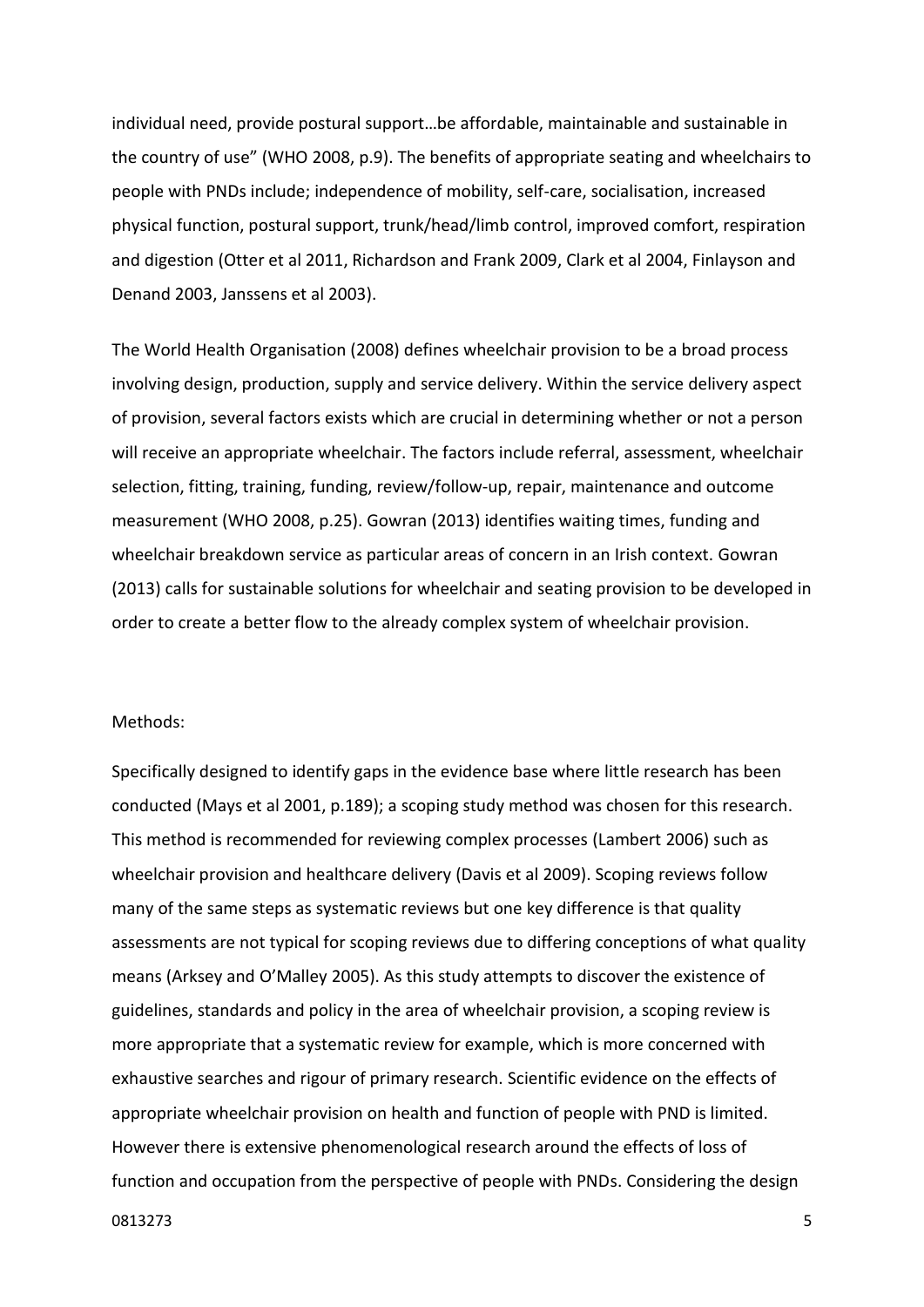of studies on this topic and with existing guidelines on wheelchair policy largely limited to grey literature, a scoping review was deemed most appropriate for this study.

# *Inclusion criteria*

Due to the complex nature of the study's topic, much of the literature is heavily compiled of non-experimental designs, grey literature and position papers. Articles that focussed on general non-disorder-specific wheelchair assessment or solely on one stage of wheelchair provision were not included as the author sought to focus on PND specific articles. Articles on the overall wheelchair service delivery process were included as they provided direction required to further hand searches for wheelchair provision guidelines and policy from both academic and grey sources. The process of selecting literature involved screening titles firstly before then reading the abstract of articles deemed of possible relevance. Quite a lot of 'post-hoc' inclusion became necessary as the limited quantity of literature in this study became apparent. Ridde (2009, p.6) points out that 'post-hoc' inclusion are central to the scoping process it is unlikely that the bases for inclusion can be established from the outset. Included literature was then hand searched by the author ensuring relevance, after which further exclusions were made. This hand searching was necessary as the author was surprised by the amount of articles which claimed, by title, to focus on wheelchair service provision or service delivery, yet ultimately centred on the prescription stage of the process.

#### *Data Analysis*

Thematic analysis of the data was completed and key themes emerged. Braun and Clarke's (2006) guidelines for thematic analysis were followed. Themes were quite apparent and emerged quickly from some of the literature while other articles were either quite explicit in their topic, or quite complex with an abundance of themes present; but many that were poorly explored in depth. As Braun and Clarke (2006) point out; the 'keyness' (the perceived importance) of a theme is not necessarily dependent on its quantifiable presence in the literature but can relate to whether it captures something important in relation to the overall research question. In many articles themes emerged that were not the central consideration of that particular article, but were hugely important in terms of wheelchair provision for PNDs. The flexibility of thematic analysis mentioned earlier was crucial in providing the scope for this study to draw out themes in this manner.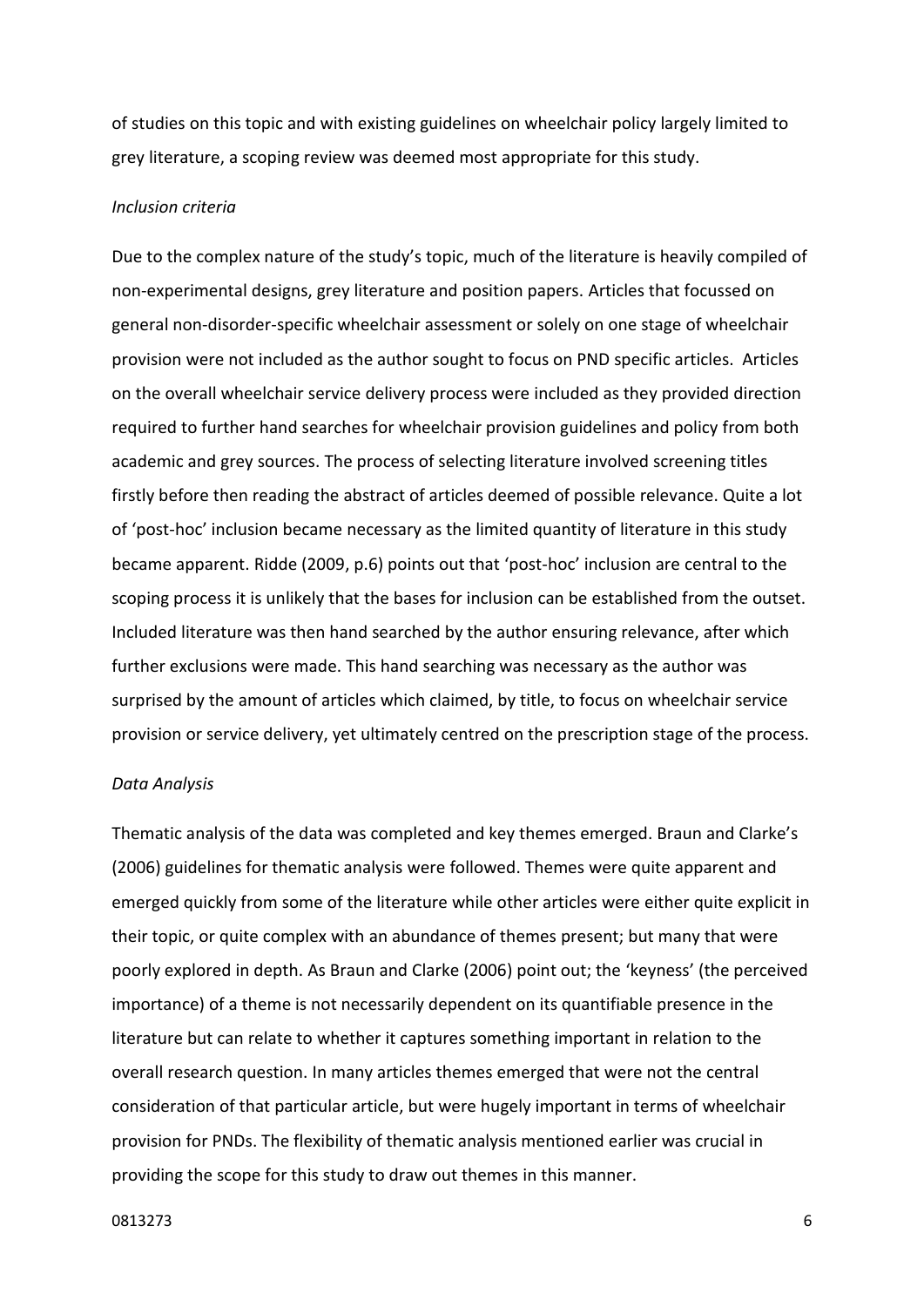# *Keyword search strategy (See Fig. 1)*

A list of keywords was drawn up and a search strategy was created for electronic academic databases and grey literature searches online to achieve as much breadth as possible. For academic databases, the full list of keywords was searched using Boolean operators to maximise the permutations of words scoped. Due to the non-academic nature of many documents pertaining to wheelchair provision, thorough searching of grey literature was necessary. In addition to the electronic databases outline, grey literature from online searches of governmental papers and websites, health service websites, disorder specific organisations and services websites were conducted through Google and Google Scholar.

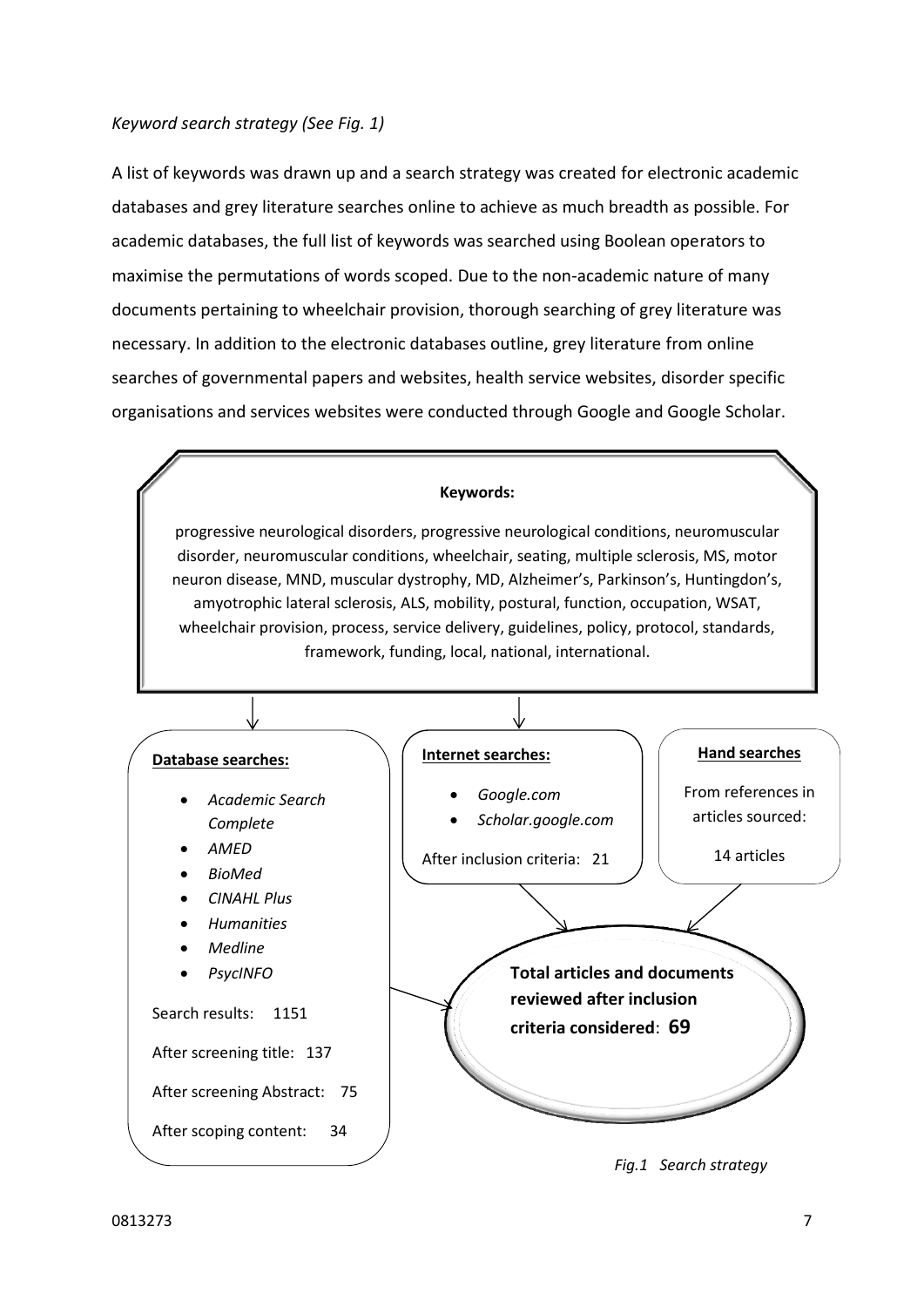# FINDINGS:

The findings from academic databases are described and presented in columns by its main topic and the specific aspect(s) of wheelchair provision to which it relates. The findings cause interest in that many articles which claimed by title to relate to wheelchair provision or service delivery, actually focused on a very specific aspect such as assessment, prescription or user involvement. There was a dearth of literature which focussed on the entire wheelchair provision process for specific PNDs. Development of guidelines or simply use of evidence for practice by occupational therapists will required the extraction of recommendations from a wide range of academic sources in order to best inform wheelchair provision with this population.

| <b>Author</b>                     | <b>Topic</b>                                                             | <b>Wheelchair provision aspect</b>                                            |
|-----------------------------------|--------------------------------------------------------------------------|-------------------------------------------------------------------------------|
| Ambrosio et al (2007)             | Comparisons in mobility<br>device service delivery<br>between MS and SCI | Differences in wheelchair<br>service provision between<br>different disorders |
| Bardsley (2006)                   | Overall development of a<br>sustainable service                          | Assessment, Funding,<br>review, resource<br>Management                        |
| Batavia et al (2001)              | Anticipating problems in<br>prescribing wheelchairs                      | Wheelchair prescription,<br>funding, adaptability,<br>maintenance             |
| <b>Batavia and Hammer (1990)</b>  | Priority factors of long term<br>WC users with MS, MD, CP                | User involvement in<br>wheelchair selection                                   |
| Bromberg et al (2010)             | Timeline for predicting<br>wheelchair use in ALS                         | Planning, Equipment<br>selection                                              |
| Brown and Sliwa (2005)            | Wheelchair prescription for<br>people with MS                            | Device selection User<br>involvement                                          |
| <b>Canning and Sanchez (2005)</b> | <b>Manual v Powered</b><br>wheelchair for people with<br><b>MS</b>       | <b>Assessment and Device</b><br>Selection                                     |
| <b>Clark et al (2004)</b>         | Postural support for young<br>people with PNDs                           | Assessment, prescription                                                      |
| Devitt et al (2004)               | Wheelchair use and quality<br>of life in MS                              | Quality of life outcome<br>measures of wheelchair use<br>in MS                |
| Di Cano                           | Medicare powered<br>wheelchair provision                                 | Device selection, funding                                                     |

*Table 2: Findings of academic databases and hand searches*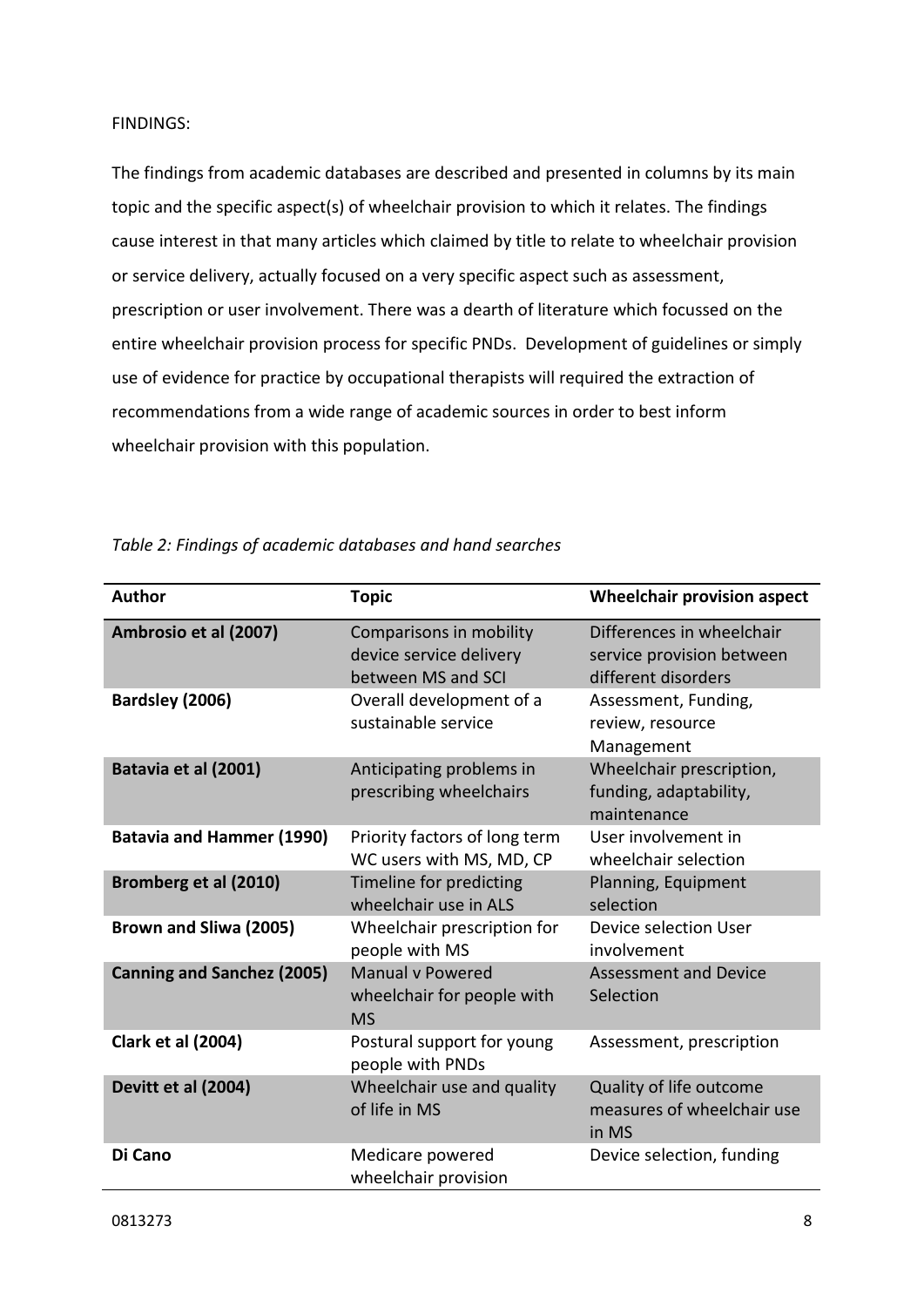| Di Marco et al (2003)                     | Standards for wheelchair<br>prescription                                                         | Prescription, outcomes,<br>guidelines                                                                  |
|-------------------------------------------|--------------------------------------------------------------------------------------------------|--------------------------------------------------------------------------------------------------------|
| <b>Eberhardt and Finlayson</b>            | Wheeled mobility for people<br>with MS                                                           | <b>Assessment and Device</b><br>selection                                                              |
| Eggers et al (2009)                       | Preliminary Model of<br><b>Wheelchair Service Delivery</b>                                       | Overall process of<br>wheelchair provision                                                             |
| Fay et al (2004)                          | Manual wheelchair<br>difficulties in people with MS                                              | Assessment, user<br>satisfaction, evaluation                                                           |
| Fay and Boninger (2002)                   | Review of mobility devices<br>for MS and appropriate<br>prescription                             | Waiting times, prescription<br>of WSAT for people with MS                                              |
| <b>Finlayson and van Denand</b><br>(2003) | Perspectives of older adults<br>with MS on their loss of<br>mobility                             | User perspectives on loss of<br>mobility                                                               |
| Hubbard et al (2007)                      | Distribution and costs of<br>wheelchairs provided by<br><b>Veterans Health</b><br>Administration | Selection/Prescription,<br>funding, resource<br>management                                             |
| Janssens et al (2003)                     | <b>Expectations of recently</b><br>diagnosed MS patients<br>around wheelchair<br>dependence      | Wheelchair dependency<br>rates of people with MS                                                       |
| Liu et al (2003)                          | Seating problems and<br>management in DMD                                                        | Prescription, outcomes                                                                                 |
| Michael et al (2007)                      | Titled seating positioning for<br>neurological impairments                                       | Prescription(positioning),<br>outcomes                                                                 |
| Pike et al (2012)                         | Social and economic issues<br>related to mobility problems<br>in MS                              | Assessment, timelines,<br>functional impact of MS                                                      |
| <b>Richardson and Frank (2009)</b>        | <b>Barriers to WC service</b><br>delivery for PWC users with<br><b>MD</b>                        | Assessment and follow-<br>up/review                                                                    |
| <b>Rolfe (2011)</b>                       | Planning wheelchair<br>provision in MND                                                          | <b>Considerations for</b><br>wheelchair selection,<br>financial restrictions,<br>planning/review times |
| Samuelsson et al (1998)                   | Client-centred wheelchair<br>intervention                                                        | Device type prescribed                                                                                 |
| <b>Savage (2005)</b>                      | Positioning in WC<br>prescription for people with<br><b>MS</b>                                   | Assessment, Prescription                                                                               |
| Souza et al (2010)                        | Systematic review literature<br>on MS and mobility related<br>assistive technology               | Overall service delivery and<br>AT for MS                                                              |
| <b>Taylor (2005)</b>                      | Ethics in wheelchair decision<br>making                                                          | Assessment, prescription,<br>device selection, Funding,<br>User involvement                            |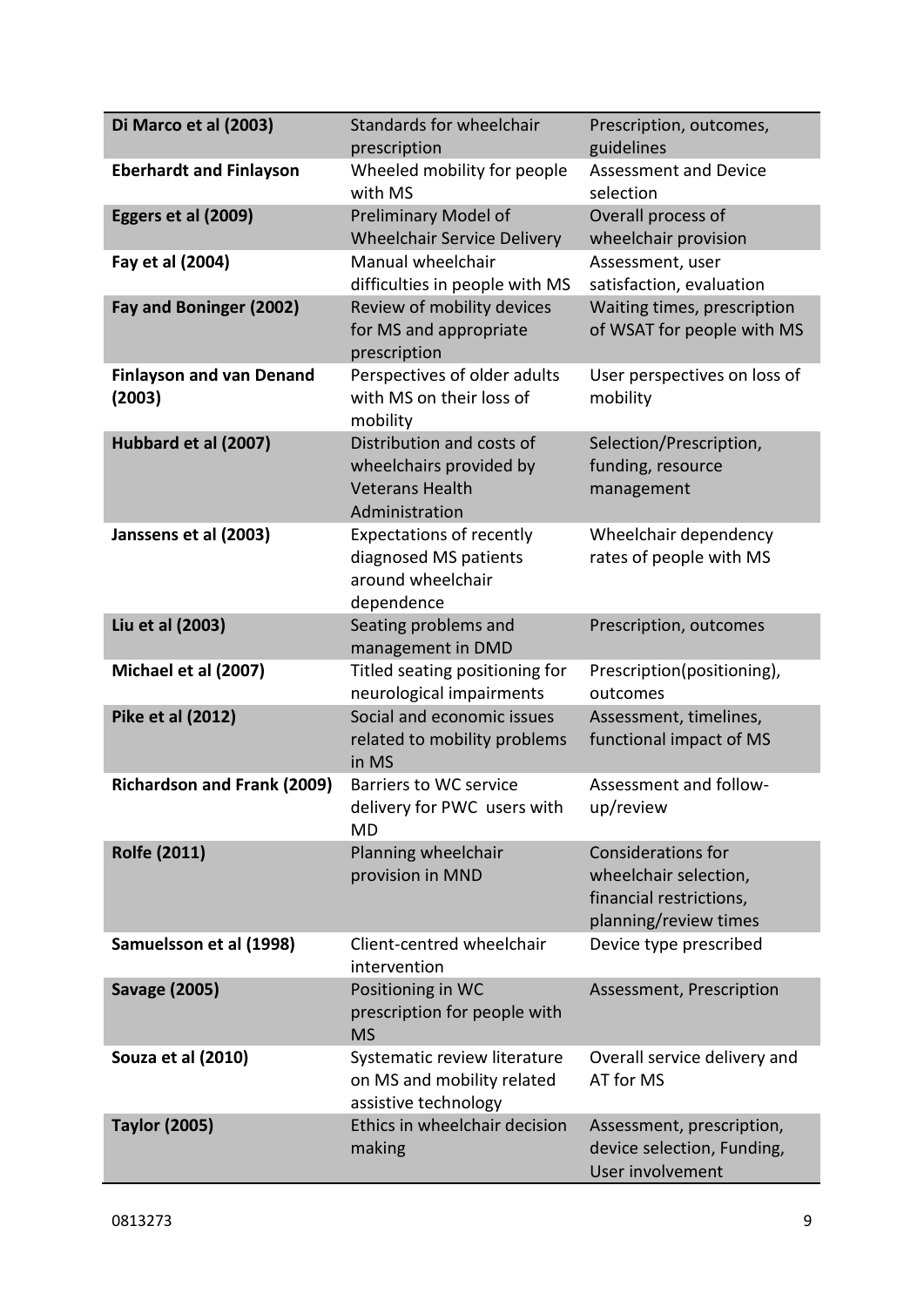| <b>Trail et al (2001)</b>              | Wheelchair selection in<br>Amyotrophic Lateral<br><b>Sclerosis</b> | Assessment, Device<br>selection, Outcomes                               |
|----------------------------------------|--------------------------------------------------------------------|-------------------------------------------------------------------------|
| <b>Ward et al (2010)</b>               | Powered wheelchair features<br>elected by people with ALS          | Wheelchair selection                                                    |
| <b>White and Lemmer (1998)</b>         | Key factors required for an<br>effective wheelchair service        | Referral procedures,<br>assessment, qualification<br>and training needs |
| <b>Williams and de Jonge</b><br>(2012) | The qualifications of OTs for<br>wheelchair prescription           | Prescription, training                                                  |
| Visage et al (2013)                    | Wheelchair service delivery<br>in rural South Africa               | Study of implementation of<br>local/national guidelines                 |

Table 3 presents findings resulting from grey literature searches completed through Google and Google Scholar. Similar keywords from the academic search method yielded valuable policy documents and disorder-specific recommendations for management of PNDs. International guidelines were found from organisations such as the World Health Organisation and National Health Service in the UK, the United States, Scotland and Australia. The WHO's (2008) guidelines for wheelchair provision in less resourced countries addresses the design, production, supply and service delivery of manual wheelchairs, in particular for long-term wheelchair users. They do not address wheelchair provision in developed countries such as Ireland, nor can they be applied to people who have constantly changing and complex wheelchair needs such as people with PNDs.

Bardsley (2006) believes that the initial steps in establishing a wheelchair service requires a clear understanding of the population, an analysis of their characteristics and close dialogue with all stakeholders. Best practice guidelines on the overall care management of PNDs were found from disorder-specific organisations, institutes and interest groups such as MD Campaign. However, like the national guidelines found in the UK, USA and Australia, standards or guidelines for wheelchair provision are not implicit. For example, the National Institute for Health and Care Excellence UK (NICE) guidelines on the management of MS recommends the assessment of mobility needs, the provision of appropriate equipment with regular monitoring and adaptation when required. However, there are no recommendations made about timeframes for review or follow-up, funding considerations, training or education, planning for wheelchair and seating intervention or by whom it should be completed.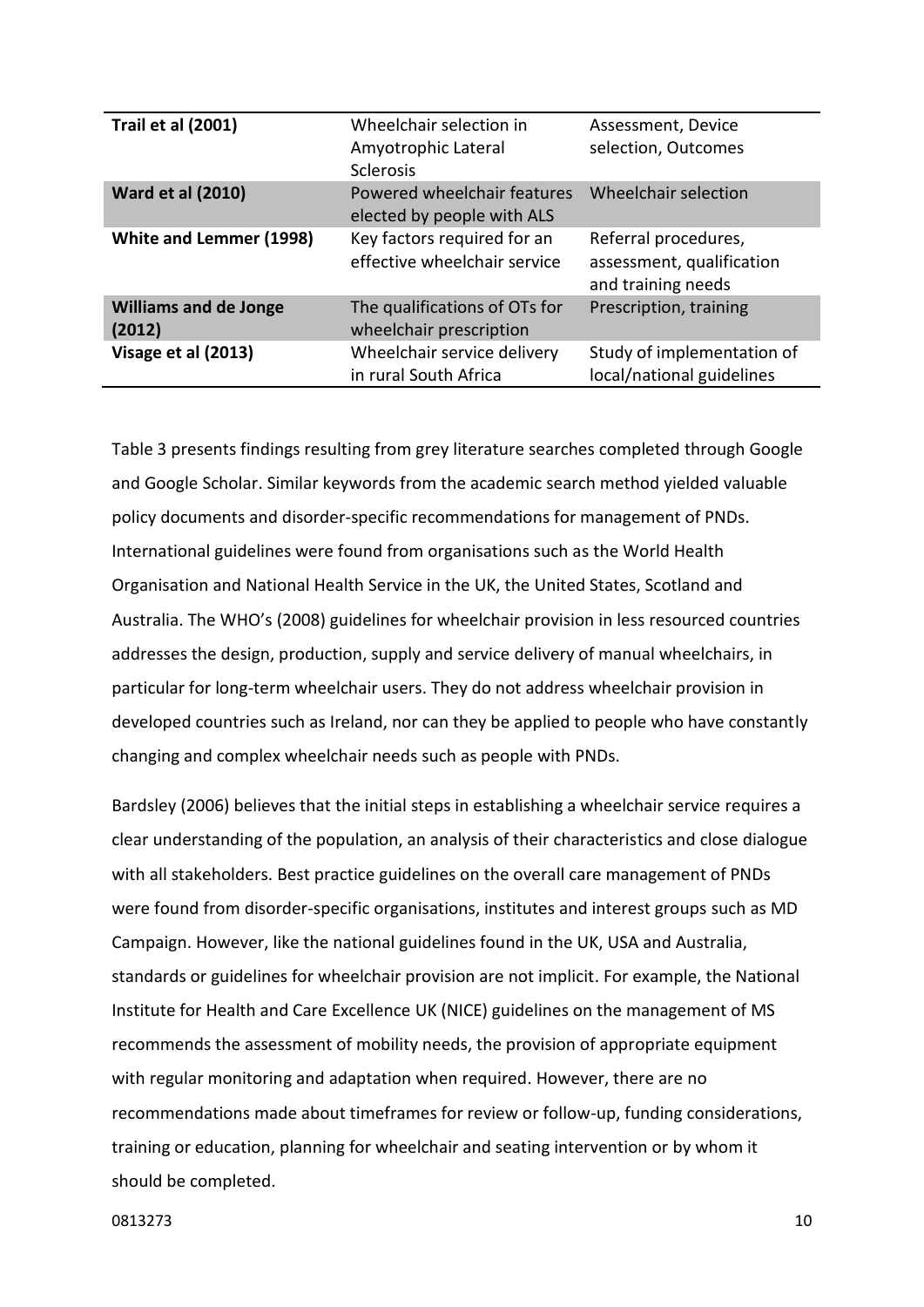*Table 3: Grey Literature findings*

| <b>Title</b>                                                                                                                                              | <b>Focus</b>                                                                                                                                                                                                           |
|-----------------------------------------------------------------------------------------------------------------------------------------------------------|------------------------------------------------------------------------------------------------------------------------------------------------------------------------------------------------------------------------|
| WHO Guidelines on the provision of manual<br>wheelchairs in less-resourced settings (2008)                                                                | Access to wheelchairs, Policy planning,<br>Wheelchair design/production, Service<br>delivery, Training, User involvement                                                                                               |
| Health Care Standards for Wheelchair Services<br>Under the NHS (2005) - United Kingdom                                                                    | Access to services, Referrals, Assessment,<br>Prescription, Supply, Handover, Maintenance,<br><b>Training, Documentation</b>                                                                                           |
| NHS Scotland Wheelchair and Seating Services<br>- Draft Clinical Standards (2011)                                                                         | Assessment, Follow-up/Review, Equipment<br>management, Quality/Service management,<br>Target timelines, Evidence base                                                                                                  |
| Rehabilitation Appliances Program (RAP)<br>National Guidelines - Australia (2012)                                                                         | National guidelines for assistive technology<br>with specific guidelines on customised manual<br>and powered wheelchairs, pressure relieving<br>and reclining chairs.                                                  |
| Rehabilitation Engineering & Assistive<br>Technology Society of North America (RESNA)<br><b>Wheelchair Service Provision Guide</b>                        | Guidelines/framework for overall wheelchair<br>service provision - Referral, Assessment,<br>Design, Education, Funding/Procurement,<br>Fitting/Training/Delivery, Follow-up<br>Maintenance/Repair, outcome Measurement |
| Wheelchair Provision for Children and Adults<br>with Muscular Dystrophy and other<br><b>Neuromuscular Conditions - Best Practice</b><br>Guidelines (2011) | Access, Assessment, Planning, Seating and<br>posture issues, Clinical management impact on<br>wheelchair provision                                                                                                     |
| UK Best Practice Guidelines for Wheelchair<br>Provision for Children and Adults with<br><b>Neuromuscular Conditions (2011)</b>                            | Muscular Dystrophy led guidelines on<br>planning appropriate wheelchair provision for<br>MD and other neuromuscular conditions.                                                                                        |
| National Institute for Health and Care<br>Excellence (NICE) 2003 Multiple Sclerosis<br>CG8                                                                | Management of MS in primary and secondary<br>care - advice to NHS on condition<br>management and treatments they should<br>receive                                                                                     |
| National Institute for Health and Care<br>Excellence (NICE) 2011 Motor Neuron Disease<br>CG105                                                            | The use of non-invasive ventilation in the<br>management of motor neurone disease                                                                                                                                      |
| National Institute for Health and Care<br>Excellence (NICE) 2006 Parkinson's<br>CG35                                                                      | Overall diagnosis and management of PD in<br>primary and secondary care                                                                                                                                                |
| Association for the Advancement of Assistive<br>Technology in Europe (2003)                                                                               | Position paper on assistive devices service<br>delivery in Europe                                                                                                                                                      |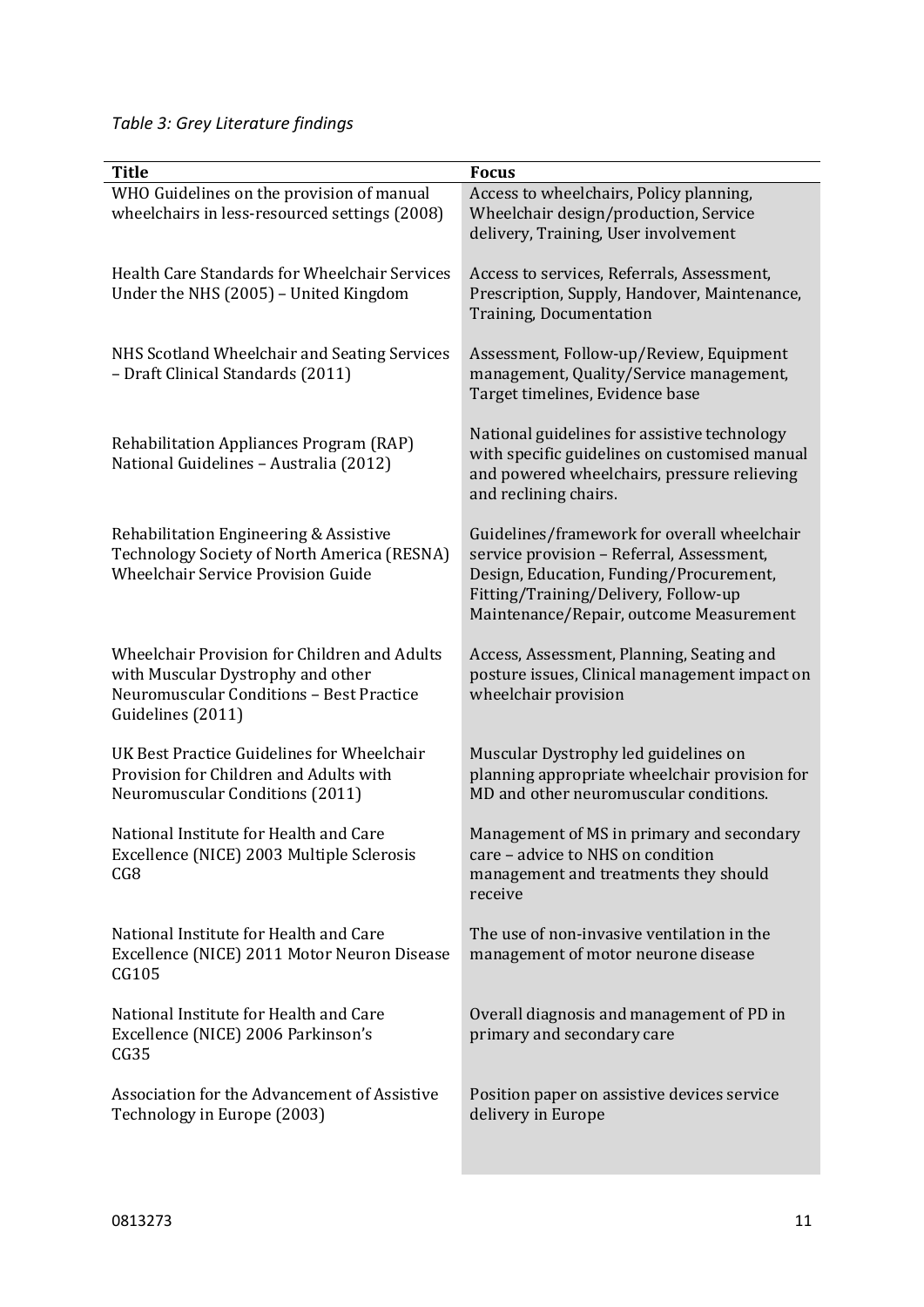A limited number of studies (3) were found which map out recommendations for wheelchair planning in specific disorders. Rolfe (2012) outlines the average number of months between which various wheelchair types are required for a person with MND (see Fig. 2). Awareness of studies like these from wheelchair providers working with people with PND's will be crucial in planning appropriate wheelchair provision. The development of national condition-specific guidelines highlighting such timelines may lead to improved services for this population. Similar studies outlining timelines for predicted wheelchair use were also found for Amyotrophic Lateral Sclerosis (Bromberg et al 2010) and Multiple Sclerosis (Mhyr et al 2001).





These comprehensive and disorder-specific timeline above can be compared and contrasted with national recommended guidelines for wheelchair provision such as those found in Table 4. While Rolfe (2012) sets out a timeline for the wheelchair needs of MND, the National Health Service in the UK have produced generalised guidelines for response times for wheelchair provision. While a valuable resource in general terms, they are non-specific to any population and as such, are not helpful in planning wheelchair provision in PND, or indeed in people with other complex needs.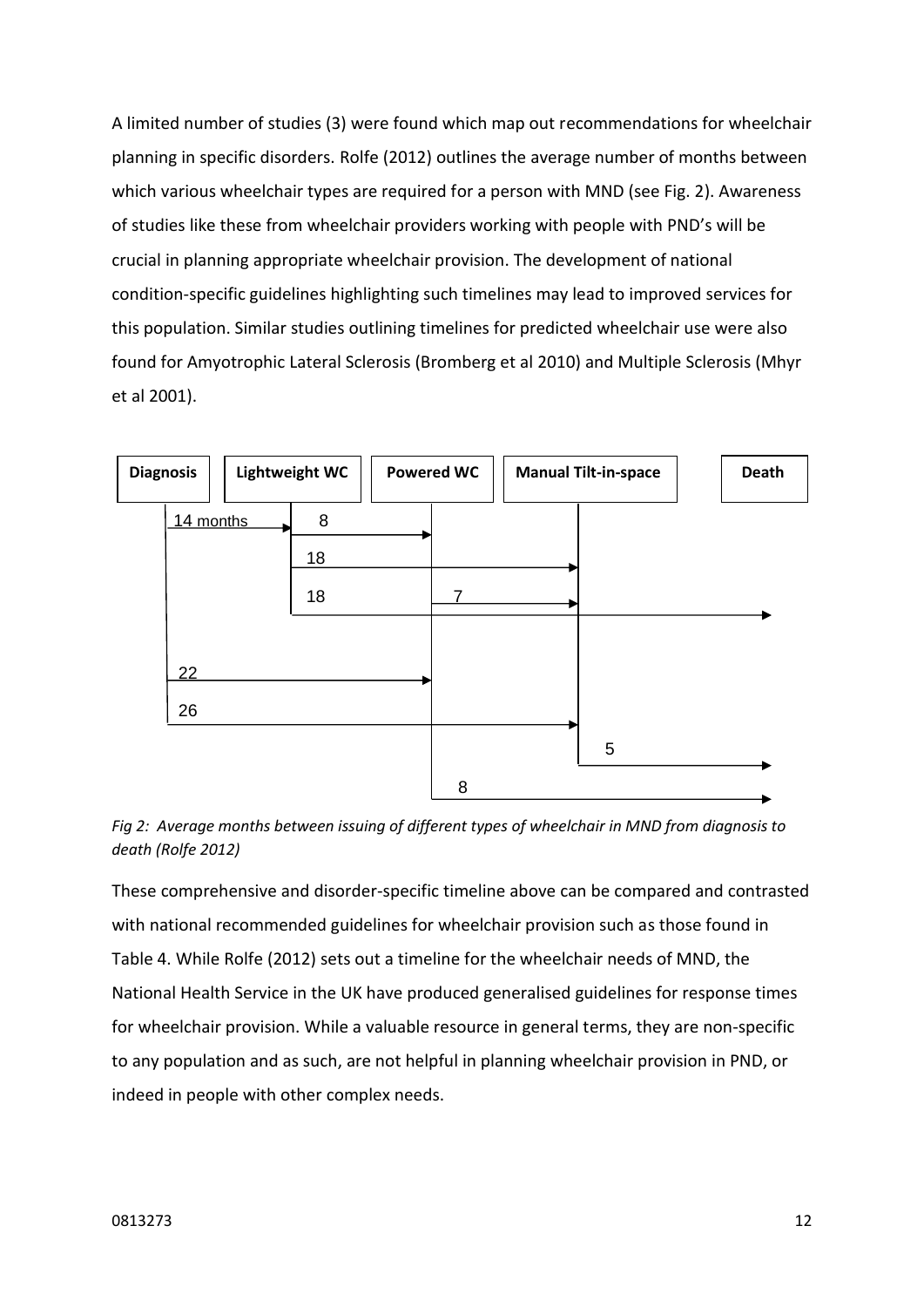*Table 4: NHS guidelines for timeframes for each stage of wheelchair provision*

| Stage                                   | Response time      |
|-----------------------------------------|--------------------|
| <b>Referrals</b>                        |                    |
| All referrals will be screened by<br>۰  | 2 working days     |
| Referrals acknowledged to referrer<br>۰ | 2 working days     |
| Incomplete referrals returned in<br>۰   | 2 working days     |
| From receipt of referral to assessment  | 15 working days    |
| From prescription to delivery           |                    |
|                                         | 15 working days    |
| Orders from manufacturers               | 30 working days    |
| ٠                                       | 30-65 working days |
|                                         | 3 working days     |
| <b>Emergency Repairs/Responses</b>      | 24 hours           |
|                                         | 5 working days     |
|                                         | 5 working days     |

It appears from the findings that while published academic studies have been conducted into the wheeled mobility needs of people with PNDs and the proposed timeframes for intervention, this information and recommendations has not translated into national guidelines for wheelchair provision for this population. Instead, only generic and arguably vague guidelines for the overall wheelchair provision process exist. Several common factors emerged which can help explain barriers to appropriate wheelchair provision in PNDs.

The themes that emerged from thematic analysis of the above findings were: disorderspecific guidelines, funding and system-level factors, review times and planning ahead, resource management, adequate training and the development of national guidelines.

# Discussion:

# *Disorder-Specific guidelines*

The findings of this study has highlighted the unique and varied wheelchair and seating needs of each PND. While generalised guidelines on wheelchair provision may ensure a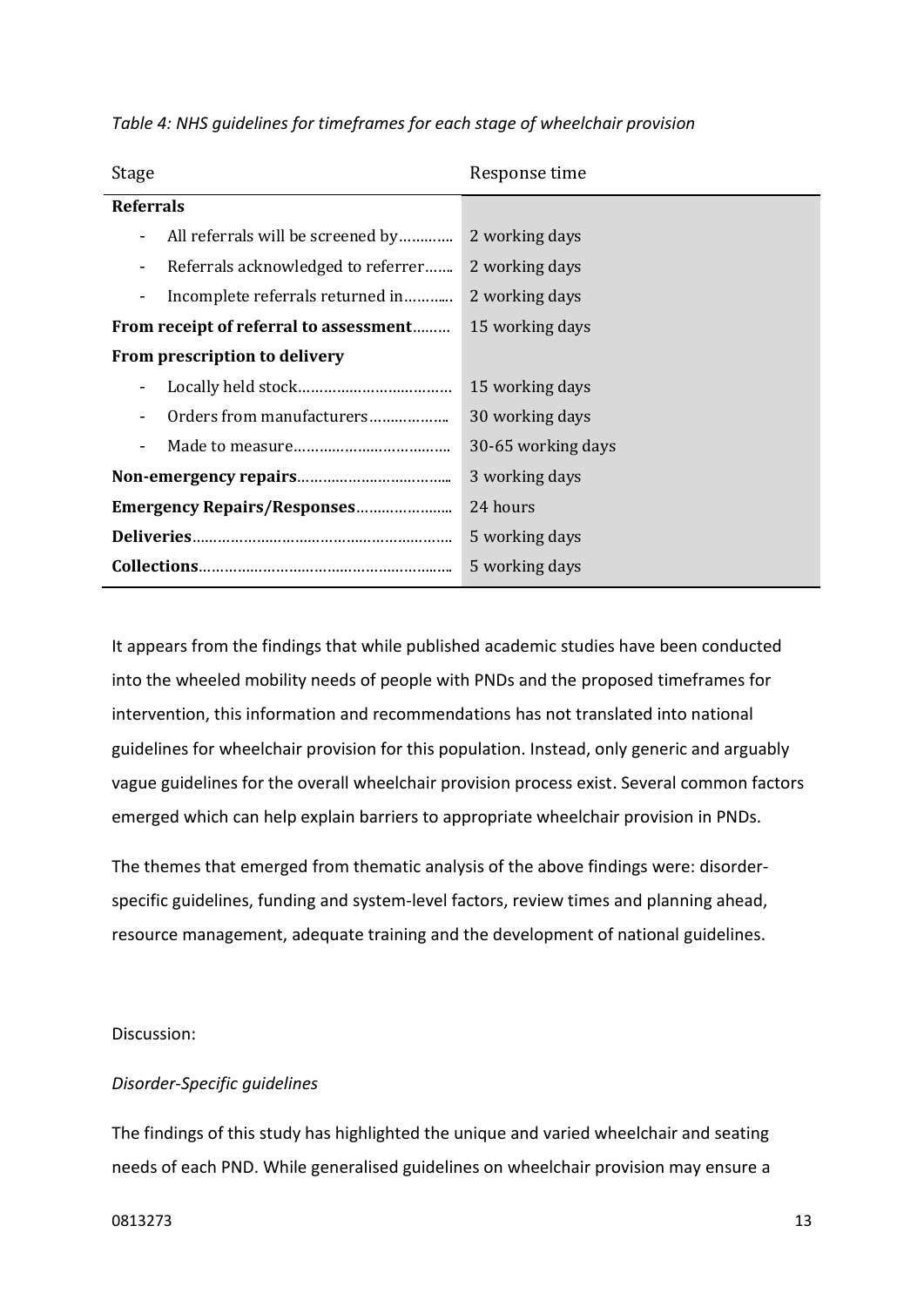person receives a wheelchair in a timely manner for example, there is no one-size-fits-all approach to standards of practice for PNDs. The development of disorder-specific guidelines will offer an evidence-based platform for therapists to work from to ensure effective and appropriate provision. A very limited number of publications and grey literature documents were found which offer evidence and guidelines on specific conditions. Ward et al (2010, p.270) outline the types of wheelchair people with ALS/MND are likely to need during the course of their condition and highlight basic essential features such as; tilt, recline, powered elevating leg rests, air or gel cushion, height adjustable gel or contoured arm rests, soft head rest and seatbelt. Other features such as a seat elevator, swing away joystick and attendant controlled joystick are commonly required for this population in later stages and should be considered. Knowledge of these requirements by a therapist prior to assessment would be hugely beneficial in planning wheelchair provision for this population.

Unlike static disabilities such as spinal cord injury, the unpredictable and progressive nature of PND's can make wheelchair selection complicated (Brown and Sliwa 2005) and as such, the findings suggest that guidelines are crucial in the selection process. Rolfe's (2012) study on wheelchair provision in Motor Neuron Disease mapped out the timeline for the different types of wheelchairs used by people during the course of their illness (see Fig. 3). Evidence like this should be incorporated into any guidelines that may be developed for MND to ensure their needs are met not reactively, but in a planned manner. Analysis of the literature highlighted common issues which influence and impact upon the planning of disorder-specific provision and further called for the development standards and guidelines.

# *Funding and System-level factors*

Eggers et al's (2009) model of wheelchair provision in the United States draws attention to the "system-level factors" which influence service delivery and ultimately the appropriateness of wheelchairs provided. These factors include administration and funding, standards, policies and regulations. Through the identification of factors that can lead to huge disparities in wheelchair provision, providers can intervene and reduce such disparities. White and Lemmer (1998) further argue that a person receiving an appropriate chair is not solely dependent on a therapist's skill in assessment but highly reliant on the operational policies of the wheelchair service.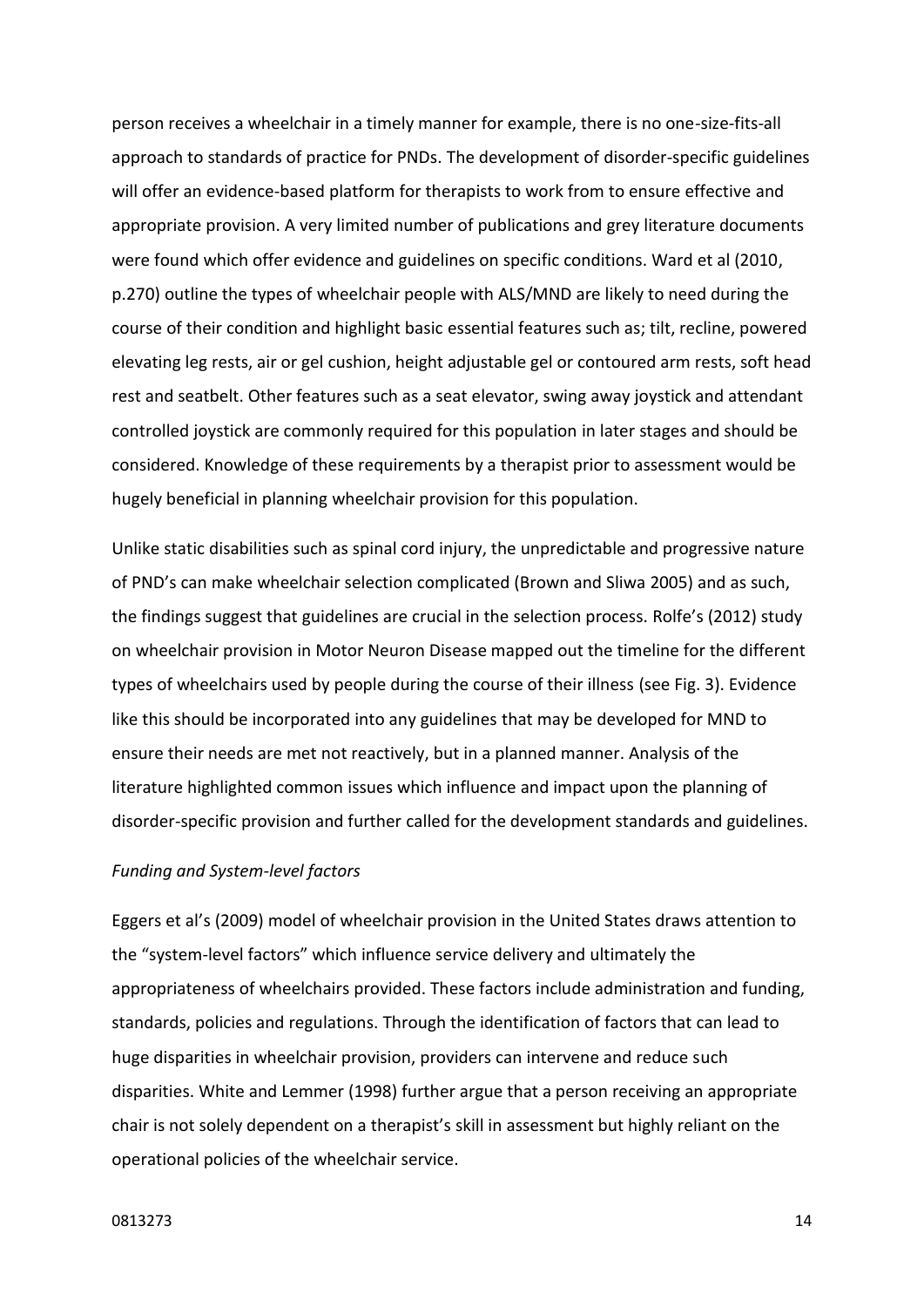Greer et al (2012) also found that wheelchair providers must balance what type of chair they feel the client requires as result of assessment, with what they are likely to be granted funding for. This may result in a person receiving a chair that is not appropriate for their needs. The development of a voucher system in Ireland, such as that which exists in the USA and UK, should be considered for the funding of wheelchairs for those who may or may not qualify for free healthcare or those who may be able to contribute something towards the purchase of an appropriate chair, instead of joining a long waiting list or receiving a more affordable and inappropriate chair. Batavia et al (2001) point out that provision of inappropriate wheelchairs leads to abandonment of chairs and huge financial wastage.

#### *Review Times and Planning Ahead*

A report from Muscular Dystrophy Ireland (2009) showed that 47% of their clients experienced delays in receiving essential mobility equipment, with 18 of their clients having to wait more than a year for recommended mobility devices. Bardsley (2006) reports that review, reassessment and maintenance are the essential elements of any service to ensure wheelchairs continue to meet user's needs and the absence of standards or guidelines perpetuates inappropriate provision. The National Health Service (NHS) in the United Kingdom have developed minimum national standards for the provision of wheelchair services for people with long-term mobility problems and associated postural needs. Developed in response to huge variations in wheelchair prescription, funding and staffing which existed across many geographical areas. One of the most useful aspects of the standards is the recommended minimum required response times for each stage of the wheelchair provision process (See Table 4). An argument can be made that a similar document is necessary in Ireland in order to ensure users' needs are met in a timely manner and to ensure equality in services across conditions or geographical areas.

Di Marco et al (2003) found no existing standards of practice for wheelchair prescription and highlighted the need for development of clinical guidelines for periodic follow-up following wheelchair provision. They discovered that follow-up was not a structured practice, varied hugely from area to area and was dependent on the user initiating a review if required. Di Marco et al (2003) concluded that three months following wheelchair issue was an appropriate time for the initial follow-up, allowing the user to fully experience the chair in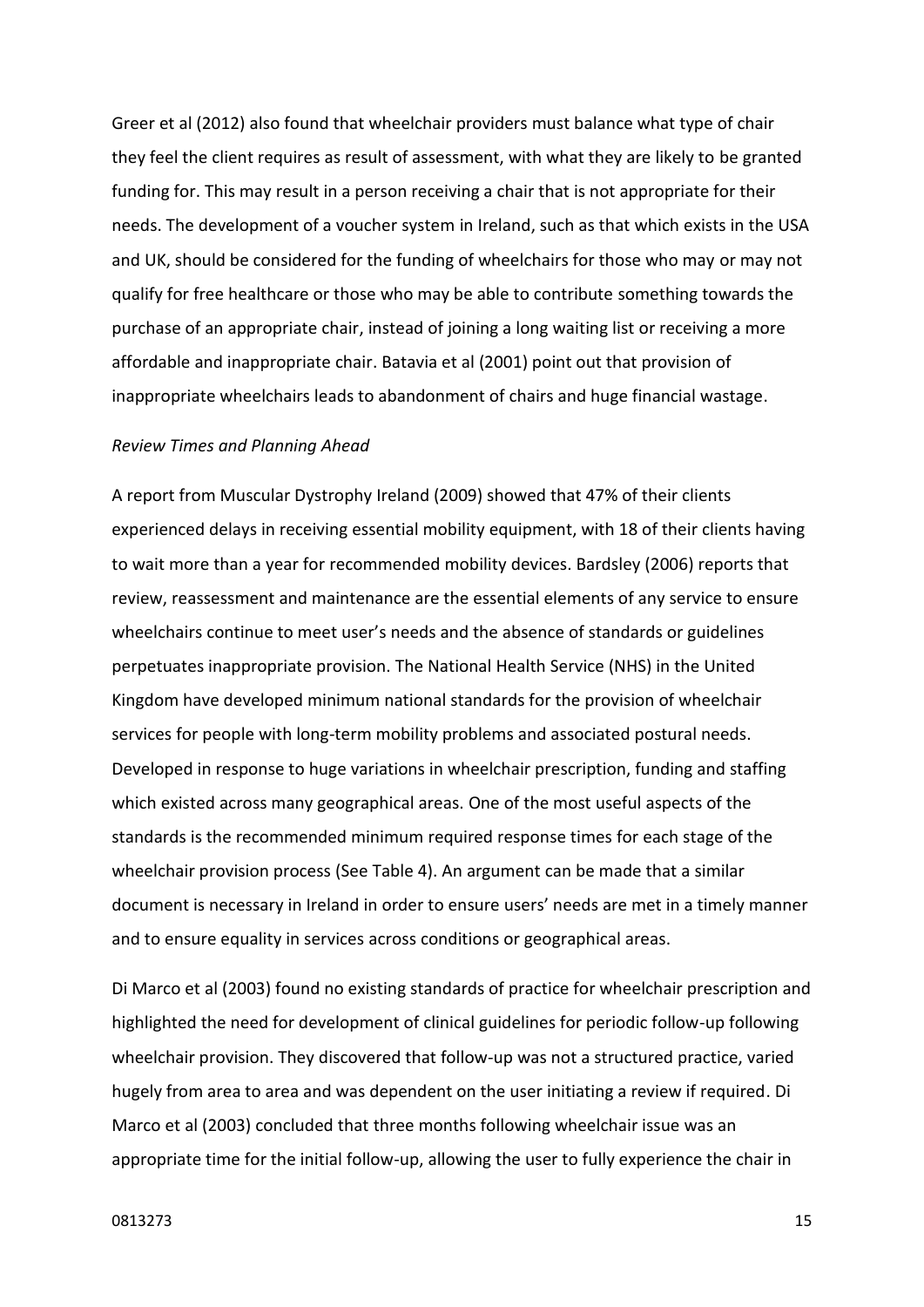their own environment and how it performs based on their needs. A second review was recommended after 12 months. Likewise, the NHS Scotland Seating and Wheelchair services (2011) argue that wheelchair users with complex and changing require periodic, planned reviews to ensure that their needs are anticipated and responded to on a continuous basis to reduce avoidable complications of inadequate mobility or postural support. They advise that the frequency of review should not be outlined in general terms, but determined from one individual to the next, dependent on the progressive nature of their disorder.

Rolfe's (2012) study on wheelchair provision in motor neuron disease draws attention to the challenge of delays in supplying wheelchairs, which when eventually provided are no longer appropriate for the client due to a deterioration in their condition. Rolfe (2012) argues that if a client with MND's needs can be more accurately predicted then therapists can better plan wheelchair intervention and have the chair the person is likely to need available for them. In ALS, death usually occurs 3-5 years after onset and Trail et al. (2001) further recommends the proactive planning of a first wheelchair for this population due to the rapid progression and long waiting times associated with wheelchair provision. Realistically, having a chair ready and available for each person in not feasible but forward planning based on evidence based information on the likely needs of an individual will shorten waiting times and ensure a person's participation in society is not disrupted.

Krizak (2003) notes that a wheelchair is the catalyst to increased independence and social integration, but it is not an end in itself. The need for regular and planned review was found to be crucial in determining the continued appropriateness of a wheelchair for this population. Cotter et al. (2011) argue that it is essential to think and plan ahead and consider the future needs of a client with a progressive disorder. Both current and future long-term wheelchair requirement should be considered at each assessment. Cotter et al (2011) further draw attention to the fact that people with PNDs can be reluctant to accept seating changes and it is worth using products that can 'grow' or be easily adapted. For example children with muscular dystrophy can rapidly deteriorate and this, combined with their natural growth can cause postural problems. Delays with wheelchair assessment, funding and provision can sometimes mean that by the time the child receives the wheelchair it may no longer be suitable (Gowran 2011). This is simply unacceptable in a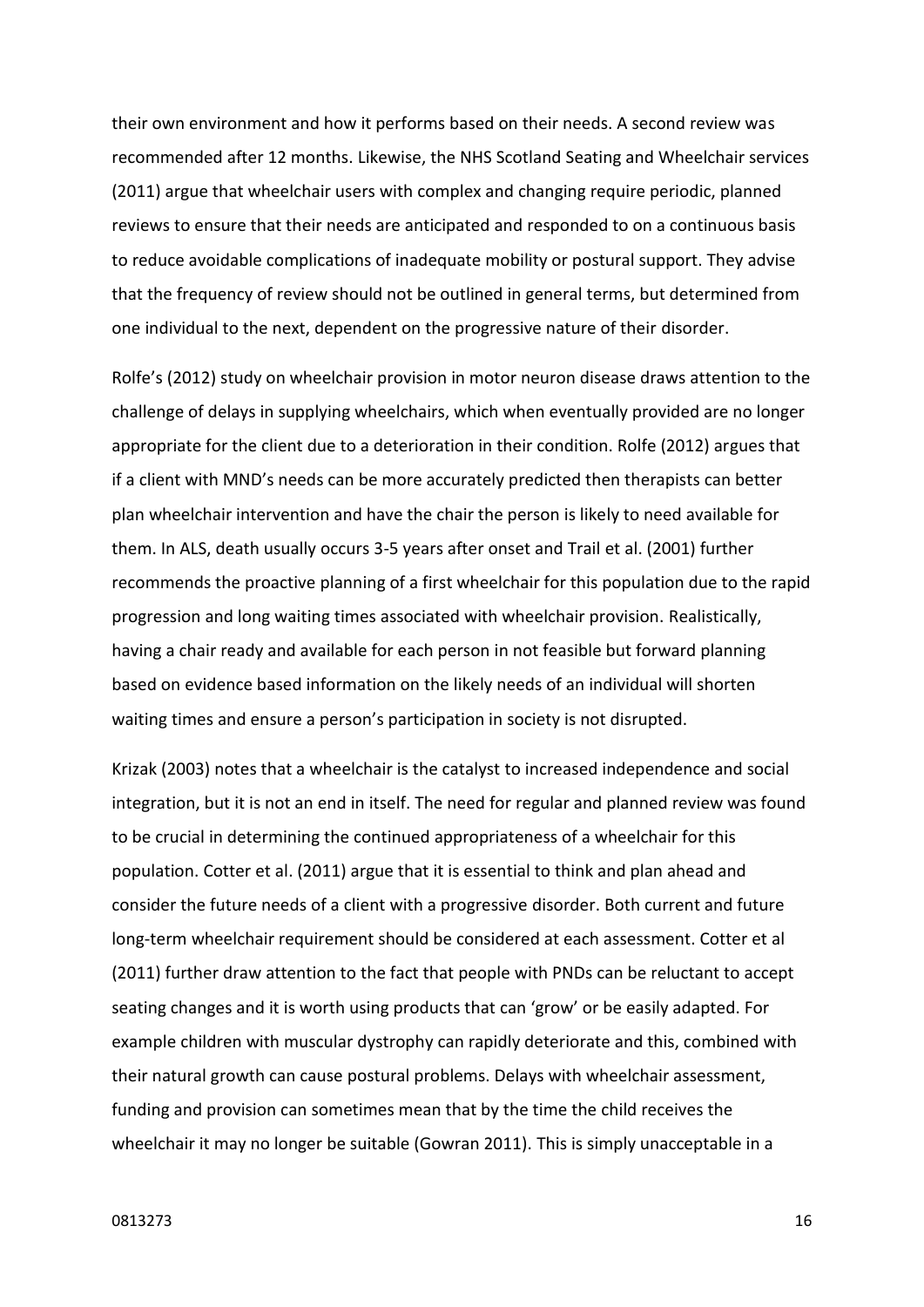developed country like Ireland and the establishment of a sustainable system; led by evidence-based guidelines are necessary in this regard.

## *Resource management*

Access to an appropriate wheelchair may not be dependent upon therapist skill, waiting lists or funding arrangements. White and Lemmer (1998) highlight the importance of the management of stock within the wheelchair provision process to ensure all unused chairs are returned for reuse. Batavia and Hammer (1990) highlight the importance of the flexibility and ease of maintenance as key factors in wheelchair provision. Retrofitting of attendant controlled joysticks, headrests and lateral supports are all common requirements in PNDs when people lose capacity to control their chair independently or develop postural difficulties. The early provision of a chair that can take these adaptations can save undue stress for users and carers while saving money for the service (Batavia and Hammer 1990). The resource management of wheelchair services in Ireland are currently ad-hoc at best and highly dependent on month-to-month funding restrictions and determined by which enterprise has obtained the rights to manage the health service's stock. A service which matched the appropriate chair to the person instead of the person being matched to an existing chair is necessary to ensure positive outcomes for individuals. The huge level of abandonment of chairs was studied by Mortensen and Miller (2008, p.171) who stressed that on top of funding considerations, the experience and level of therapist training was crucial in the provision of an appropriate chair.

## *Adequate Training*

Little is currently known about whether or not occupational therapists are incorporating current evidence or guidelines into their practice (Williams and de Jonge 2010). In their publication on policy and planning to implement sustainable wheelchair provision, the World Health Organisation (WHO) insist that national health services are responsible for ensuring the adequate training of all personnel involved in wheelchair provision. The Association for the Advancement of Assistive Technology in Europe (2003) also calls for greater competencies of professionals involved in wheelchair provision. There is some debate in the literature about the recommended qualifications of wheelchair providers. Considering the specialised seating needs of people with PNDs, Williams and de Jonge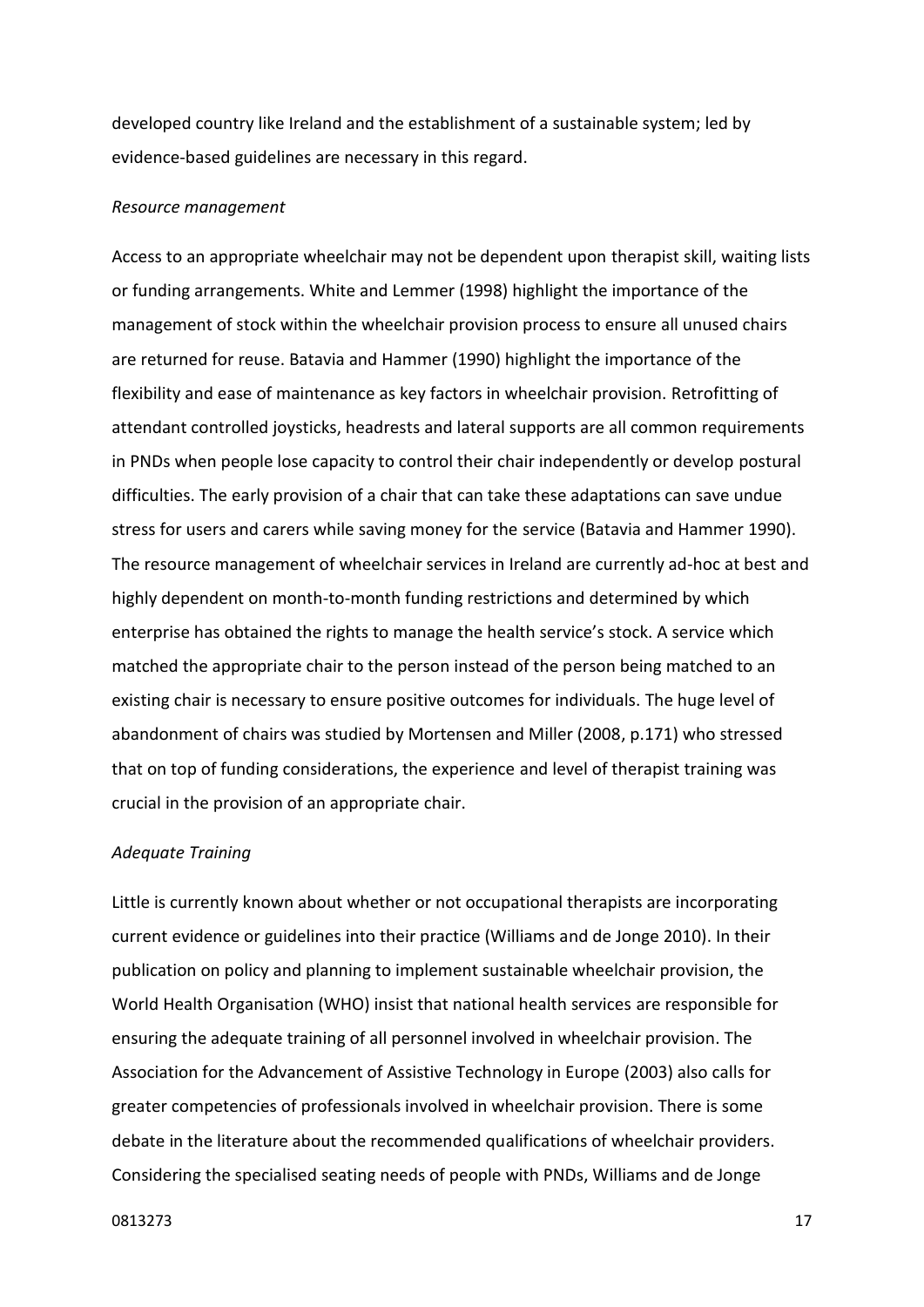(2010) pose the question about whether or not occupational therapists are suitably qualified as the chief providers in wheelchairs to this population. Several studies have highlighted the lack of undergraduate training in wheelchair provision (White and Lemmer 1998, Silcox 1995). Brownlee et al (2011) point out that there is little evidence of wheelchair and seating training within course outlines for any of the undergraduate or postgraduate occupational therapy and physiotherapy courses in the Republic of Ireland.

Ward et al (2010) outlines the complex nature of ALS and MND and suggests the importance of input from an entire specialised team of professionals with knowledge of the condition during wheelchair prescription. The WHO, in partnership with the United States Agency for International Development has developed a wheelchair service training package for different levels of personnel involved in the provision of wheelchairs. An intermediate level training package is available for people involved in providing wheelchairs for those with poor postural control such as people with PNDs. However, this is an online training resource and there is undoubtedly a need for compulsory training at undergraduate and postgraduate level.

#### *Development of national guidelines*

The WHO urges national authorities and wheelchair providers to develop and adopt national standards which are needed to address the issues of quality of service delivery and personnel training. WHO also offer its own guidelines as a starting point in development of countries own national standards. Furthermore, the NHS Scotland has encouraged wheelchair providers to use their guidelines in the development of local or national wheelchair provision standards. The standards are explicit in the identification of user involvement in the process, acceptable waiting times and they emphasise the need for planned seating reviews for users, an area crucial for people with PNDs and indeed other population such as children and older people.

None of the documents referred to in this study provide a comprehensive framework for planning appropriate wheelchair provision for people with PNDs. However, combining the information and strategies collectively will undoubtedly assist in the development of disorder-specific guidelines. With this information on hand there is little excuse for the absence of national standards on wheelchair provision for people with PNDs.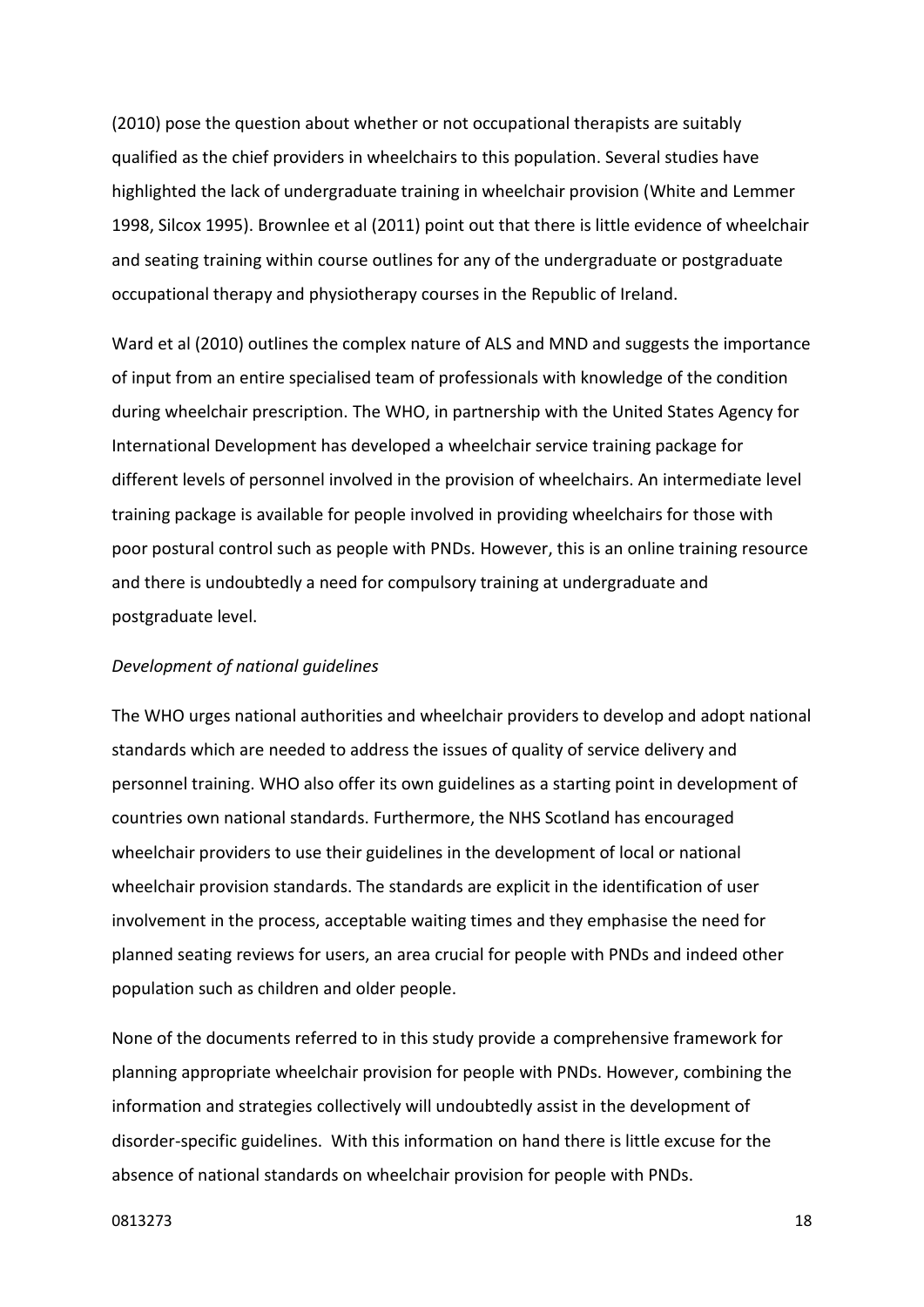# Conclusion:

This study has shown that evidence exists on the wheeled mobility needs of specific progressive neurological disorders, yet guidelines and standards on how wheelchair provision for these same populations should be planned and carried out is sparse. There is consensus in the literature of the functional and occupational impact of an inappropriate wheelchair for people with PNDs and the importance of the development of guidelines.

The McColl (1986) report highlighted the poor standards of wheelchair prescription and assessment in the UK which led to countless people receiving inappropriate wheelchairs. The recommendations included in the report are believed to have provided the framework for the latest NHS Standards for Wheelchair Services that would follow several years later. In Ireland no such governmental report has been completed but recent studies such as Gowran (2013) has brought the issue of a lack of sustainable system of wheelchair provision in Ireland into focus.

The WHO (2008) is clear that imperative to planning and implementing an appropriate wheelchair provision system is the adoption of minimum national standards on service delivery. The different aspects of wheelchair provision have been highlighted and the impact that each aspect can have on appropriate wheelchair provision in PNDs argued. It appears from the literature that before disorder-specific guidelines can be developed; there is an urgent need for general national standards to be created. The WHO urge the development of these standards in order to address the issues associated with wheelchair provision such as waiting times, funding, personnel training and service delivery. They encourage the use of the WHO's own published guidelines as a starting point in developing standards.

The development of guidelines in other countries such as the NHS Scotland's (2011) wheelchair and seating clinical standards document sets out a recommended set of standards for each aspect of service provision with its own geographical area, but insists that this model is suitable for use in other geographical locations. To date no such guidelines have been developed, adopted or even promised by the national health service in Ireland. While an absence of guidelines, standards or policy remains, health professionals involved in wheelchair provision continue daily to intervene in provision of wheelchairs with PNDs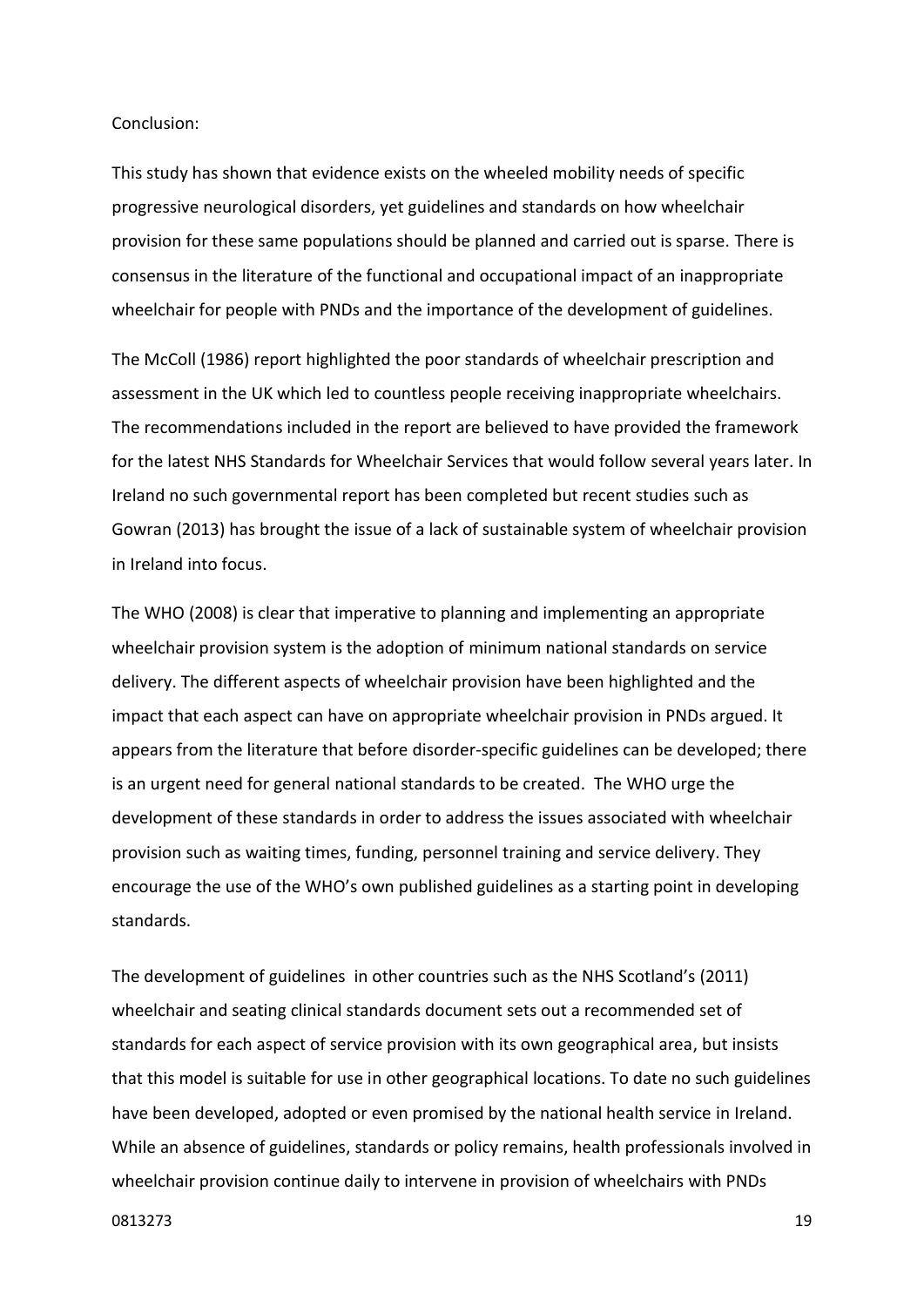without a recommended framework to guide their practice. Such an absence surely perpetuates the disjointed and ad hoc manner in which wheelchair services in Ireland currently operates. There must also be an obligation for stakeholders in the provision of assistive devices to strive for appropriate policy and guidelines in this area to ensure that an effective, transparent and sustainable system of wheelchair provision is developed in Ireland. Other than the work of Gowran et al (2011) and Gowran (2013), this study failed to identify any other Irish literature calling for the development of the aforementioned guidelines.

Other research has shown the need for timely assessment, a sustainable system of funding, efficient resource management and regular and planned reviews of this population's wheelchair and seating needs. The need for specialised training for wheelchair providers was also identified to ensure evidence-based effective planning for complex disorders, yet this is another area that has been neglected both in the literature and in clinical practice. An extremely limited number of national guidelines and standards for appropriate wheelchair provision exists but each one of these found during this study existed outside of an Irish context. Education and training for Irish occupational therapists is limited and the developing of guidelines and standards for wheelchair provision on a clinical level and on a broader organisational level are imperative in ensuring appropriate wheelchair provision for people with PNDs.

As the primary professional involved in wheelchair provision; the implications for occupational therapy practice in Ireland are serious. The evidence which outlines the complex needs of people with PNDs and the impact on inappropriate provision cannot be ignored. By doing so is contradictory to the evidence-based practice towards which the profession strives. If it is indeed the case that occupational therapists are undereducated and hampered by the lack of guidelines and standards; by continuing to practice within an inadequate system of wheelchair provision is cause for concern.

This study highlights the need for further research in many key areas of wheelchair provision. Little is known about the clinical experiences of Irish therapists currently involved in wheelchair and seating provision. Information from occupational therapists' point of view on their training requirements and their perceived knowledge and skills in the area of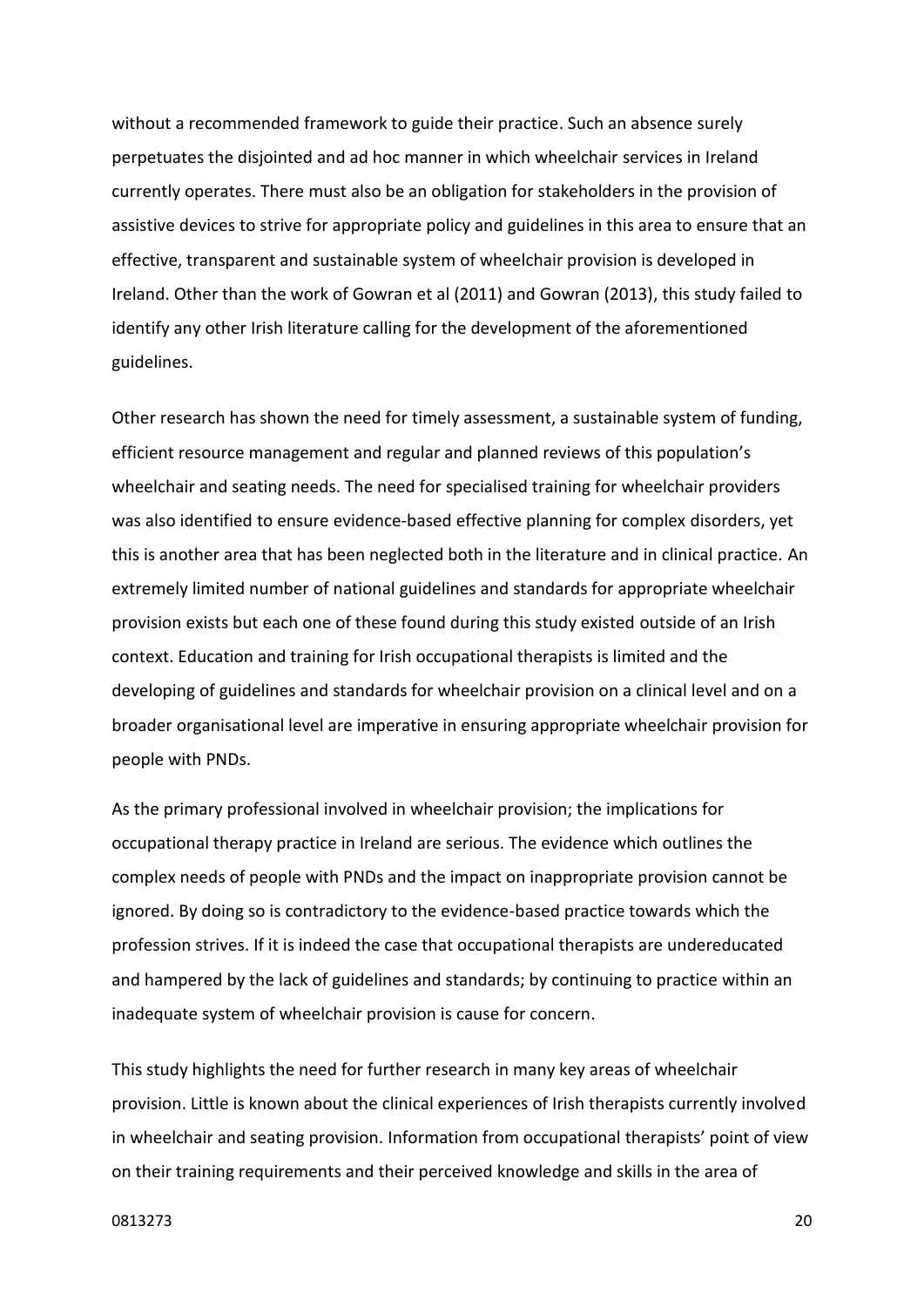wheelchair provision for PNDs would be invaluable in the future development of any guidelines. The impact that funding and system-level factors is having on appropriate wheelchair provision needs to be discovered from an Irish perspective to establish if, like several international studies suggest, many people with PNDs are receiving inappropriate chairs and are suffering occupation disruption and deprivation. The development of standards and guidelines in wheelchair provision may have a positive impact on the current barriers to appropriate and sustainable provision by placing an obligation on the state and services to ensure timely and effective wheelchair and seating provision for people with PNDs.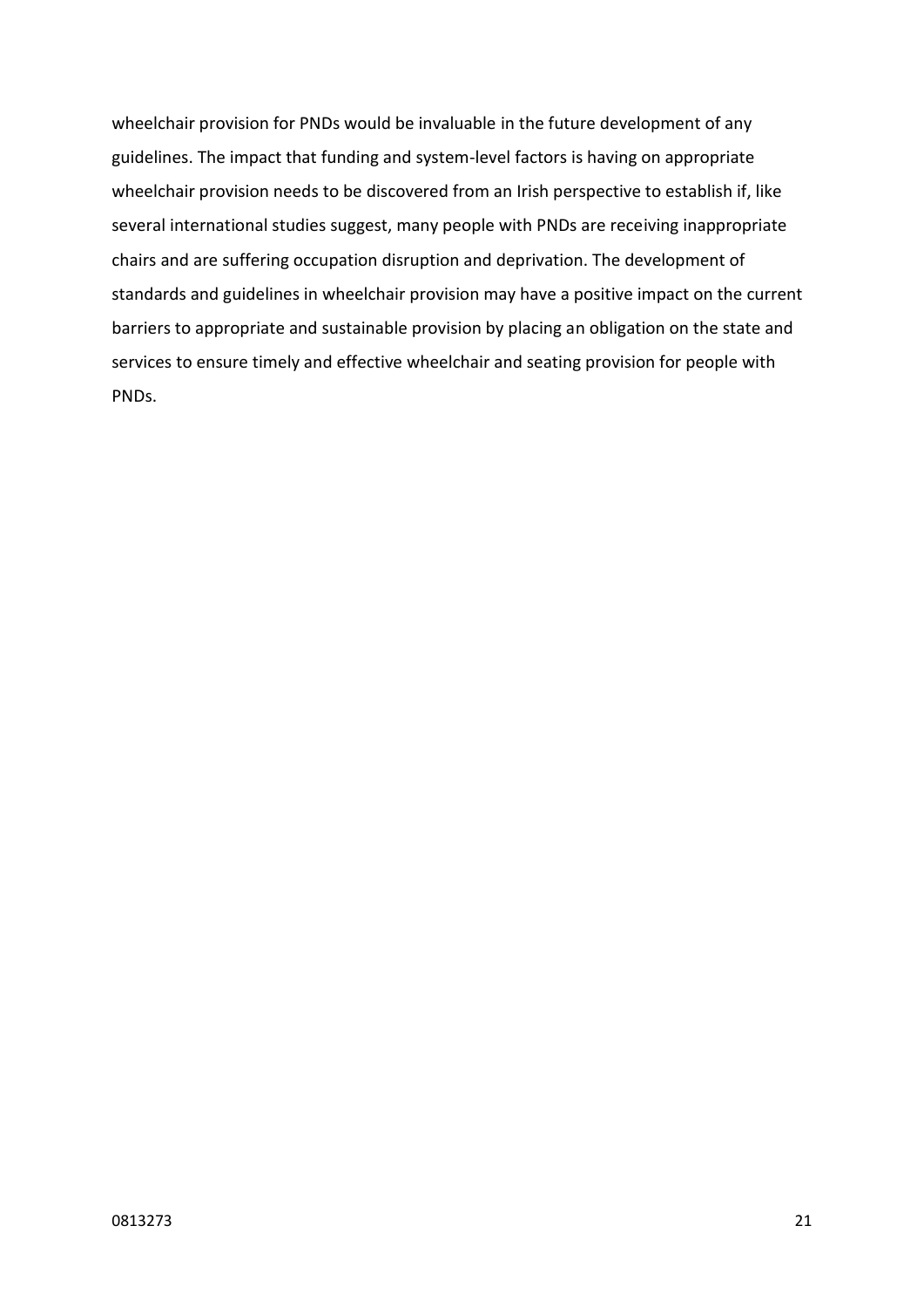References:

Ambrosio, F., Boninger, M.L., Fitzgerald, S.G., Hubbard, S.L., Schwid, S.R., and Cooper, R.A. (2007) 'Comparison of mobility device delivery within Department of Veterans Affairs for individuals with multiple sclerosis versus spinal cord injury'*, Journal of Rehabilitation Research and Development*, 44(5), 693.

Andrew, I., Batavia, J.D. and Guy, S.H. (1990) 'Toward the development of consumer-based criteria for the evaluation of assistive devices', *Journal of Rehabilitation Research and Development*, 27(4).

Arksey, H. and O'Malley, L. (2005) Scoping studies: towards a methodological framework, *International Journal of Social Research Methodology*, 8(1), 19-32.

Aronson, K.J. (1997) 'Quality of life among persons with multiple sclerosis and their caregivers', *Neurology*, 48(1), 74-80.

Association for the Advancement of Assistive Technology in Europe (2003) 'A 2003 view on Technology and Disability' [online], available: http://www.aaate.net/?q=node/12 [accessed 26 Mar 2014]

Atchison, B. and Dirette, D.K. (2007) *Conditions in occupational therapy: Effect on occupational performance*, Lippincott Williams and Wilkins.

Bardsley, G. (2006) 'Capacity development: Organisational capacity building, what is needed to establish wheelchair service provision, building the organisation, training personnel, sustainability', In CONSENSUS CONFERENCE ON WHEELCHAIRS FOR DEVELOPING COUNTRIES.

Batavia, A.L., Batavia, R. and Friedman, M. (2001) 'Changing chairs: anticipating problems in prescribing wheelchairs', *Disability & Rehabilitation*, 23(12), 539-548.

Baum, H.M. and Rothschild, B.B. (1983) 'Multiple sclerosis and mobility restriction', Archives of Physical Medicine and Rehabilitation, 64(12), 591-96.

Braun, V. and Clarke, V. (2006) 'Using thematic analysis in psychology', *Qualitative research in psychology*, 3(2), 77-101.

Bromberg, M. B., Brownell, A. A., Forshew, D. A. and Swenson, M. (2010) 'A timeline for predicting durable medical equipment needs and interventions for amyotrophic lateral sclerosis patients, *Amyotrophic Lateral Sclerosis*, 11(1-2), 110-115.

Brownlee, S., Gowran, R.J. and Long, S. (2013) Wheelchair and Seating Assessment and Prescription – Developing the Skills Set Through Appropriate Education and Training Solutions poster presentation and extended abstract Publication European seating symposium - Dublin November 2013

Brown, T.R. and Sliwa, J. (2005) 'Wheelchair prescription for people with MS', *International Journal of MS Care*, 7(3), 115-16.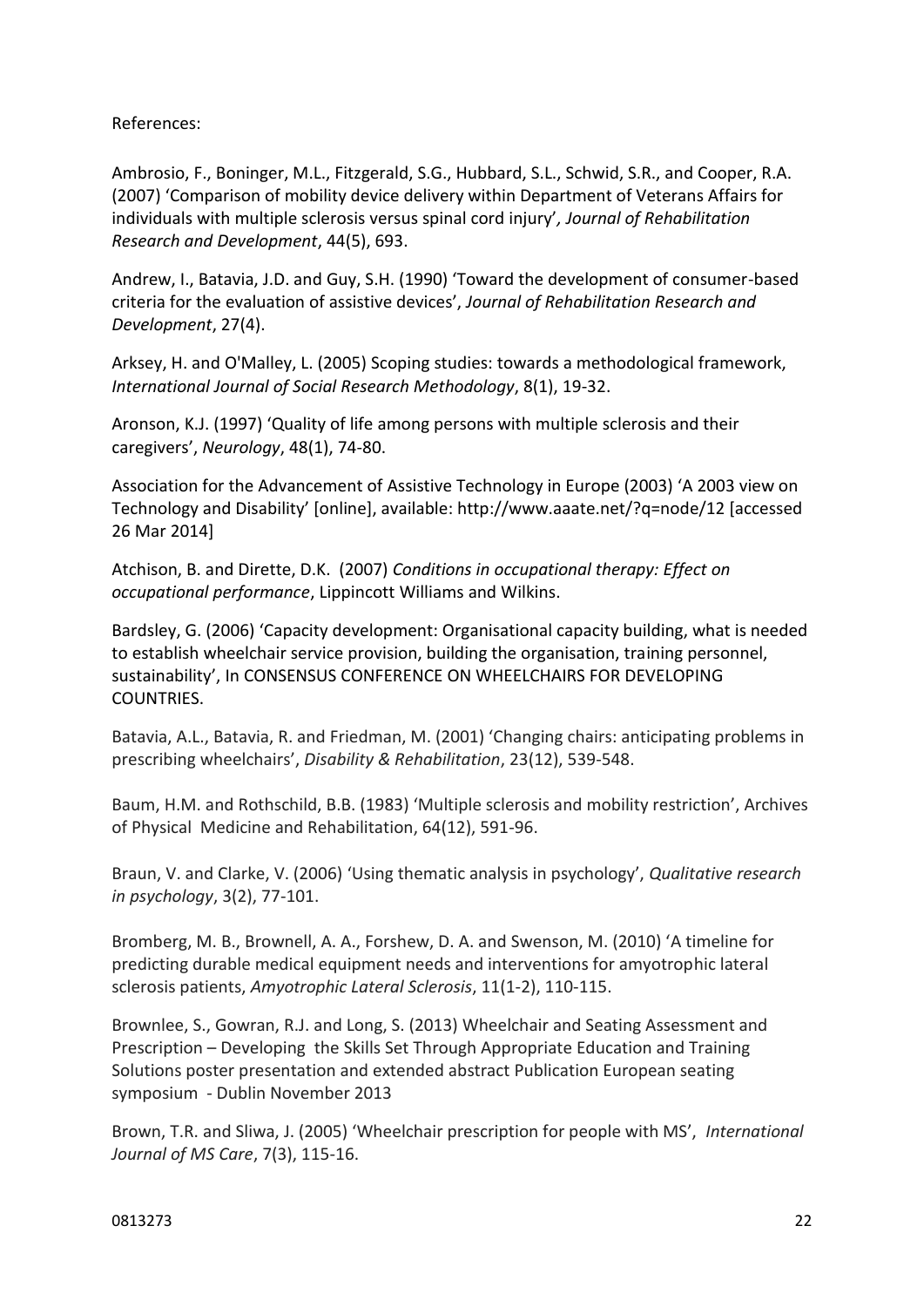Canning, B. and Sanchez, G. (2005) 'Manual versus power wheeled mobility for clients with MS', *International Journal of MS Care*, 7(3), 87-92.

Clark, J., Morrow, M., and Michael, S. (2004) 'Wheelchair postural support for young people with progressive neuromuscular disorders', *International Journal of Therapy and Rehabilitation*, 11(8), 365-373.

Cooper, R.A (2006) 'Wheelchair Standards: It's All About Quality Assurance and Evidencebased Practice'*, Journal of Spinal Cord Medicine*, 29(2), 93–94.

Davis, K., Drey, N. and Gould, D. (2009) 'What are scoping studies? A review of the nursing literature', *International Journal of Nursing Studies*, 46(10), 1386-1400.

Devitt, R., Chau, B., and Jutai, J.W. (2004) 'The effect of wheelchair use on the quality of life of persons with multiple sclerosis', *Occupational Therapy in Health Care*, 17(3-4), 63-79.

Dicianno, B. E. and Tovey, E. (2007) 'Power mobility device provision: understanding Medicare guidelines and advocating for clients', *Archives of Physical Medicine and Rehabilitation*, 88(6), 807-816.

Di Marco, A., Russell, M. and Masters, M. (2003) 'Standards for wheelchair prescription'*, Australian Occupational Therapy Journal*, 50, 30-39.

Dolan, M. J. (2012) 'Clinical standards for National Health Service wheelchair and seating services in Scotland. Disability and Rehabilitation', *Assistive Technology*, 8(5), 363-372.

Eberhardt, K. and Finlayson, M. (2005) 'Wheeled mobility for people with MS'*, International Journal of MS Care*, 7(3), 101-106.

Eggers, S.L., Myaskovsky, L., Burkitt, K.H., Tolerico, M., Switzer, G.E., Fine, M.J. and Boninger, M.L. (2009) 'A preliminary model of wheelchair service delivery', *Archives of Physical Medicine and Rehabilitation*, 90(6), 1030-38.

Einarsson, U., Gottberg, K., Fredrikson, S., Von Koch, L. and Holmqvist, L.W. (2006) 'Activities of daily living and social activities in people with multiple sclerosis in Stockholm County', *Clinical Rehabilitation*, 20(6), 543-51.

Evans, S., Neophytou, C., De Souza, L. and Frank, A.O. (2007) 'Young people's experiences using electric powered indoor-outdoor wheelchairs (EPIOCs): Potential for enhancing users' development?', *Disability & Rehabilitation*, *29*(16), 1281-1294.

Evers, K.J. and Karnilowicz, W. (1996) 'Patient attitude as a function of disease state in multiple sclerosis', *Social Science and Medicine*, 43(8), 1245-51.

Fay, B.T. and Boninger, M.L. (2002) 'The science behind mobility devices for individuals with multiple sclerosis', *Medical Engineering and Physics*, 24(6), 375-83.

Fay, B.T., Boninger, M.L., Fitzgerald, S.G., Souza, A.L., Cooper, R.A. and Koontz, A.M. (2004) 'Manual wheelchair pushrim dynamics in people with multiple sclerosis', *Archives of Physical Medicine and Rehabilitation*, 85(6), 935-42.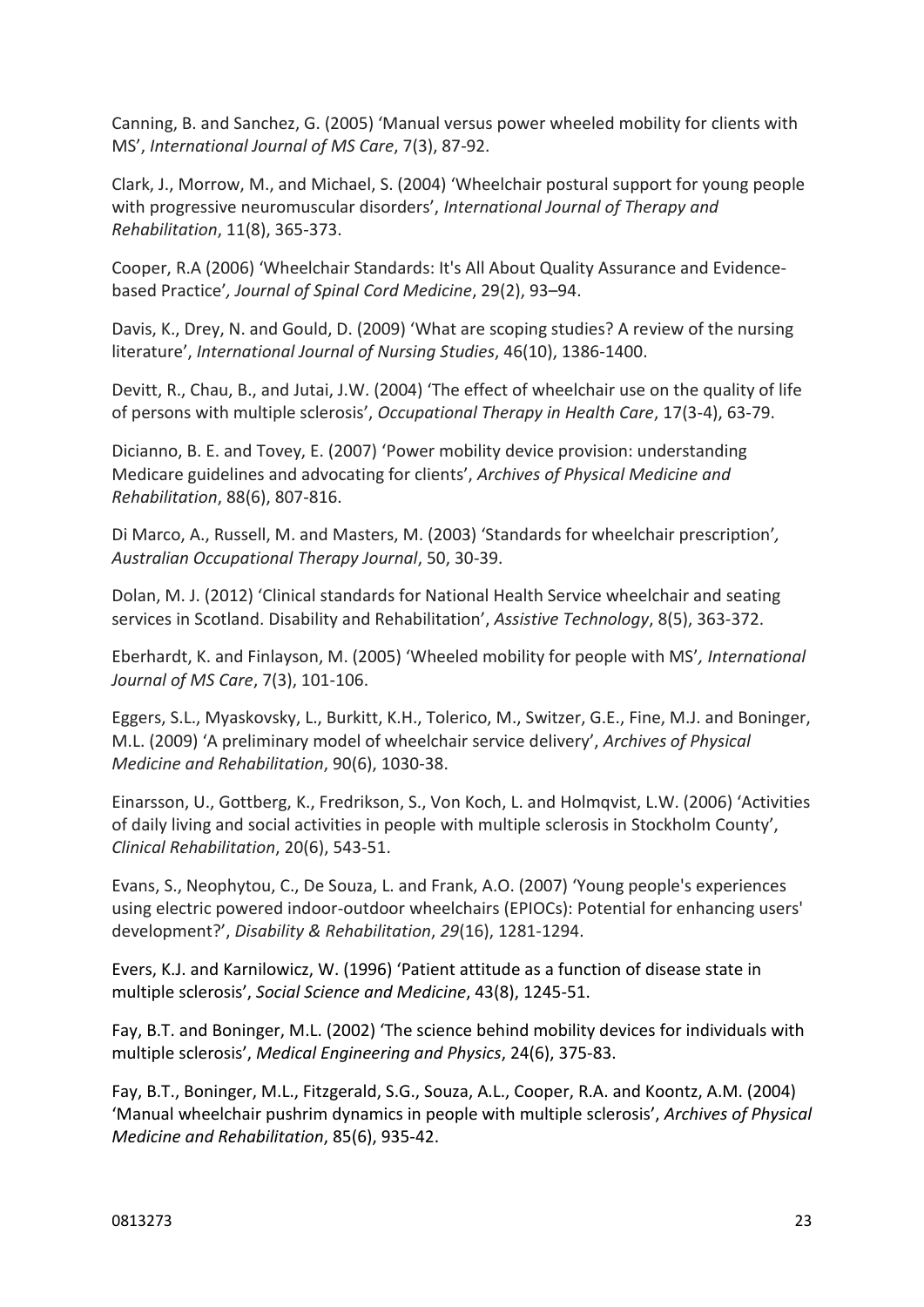Finlayson, M. and van Denend, T. (2003) 'Experiencing the loss of mobility: perspectives of older adults with MS', *Disability and Rehabilitation*, 25(20), 1168-80.

Finlayson, M., Guglielmello, L., and Liefer, K. (2001) 'Describing and predicting the possession of assistive devices among persons with multiple sclerosis'*, The American Journal of Occupational Therapy*, 55(5), 545-51.

Gowran, R. J. (2013) 'Sustainable Solutions for Wheelchair and Seating Assistive Technology Provision: Presenting a Cosmopolitan Narrative with Rich Pictures', Assistive Technology: From Research to Practice: AAATE 2013, (33)290.

Gowran, R.J., Murray, E., Sund, T., Steel, E., McKay, E. and O'Regan, B. (2011) 'Sustainable Wheelchair Provision', *Assistive Technology Research Series*, (29)80-87.

Greer, N., Brasure, M. and Wilt, T.J. (2012) 'Wheeled mobility (wheelchair) service delivery: scope of the evidence', *Annals of Internal Medicine*, *156*(2), 141-146.

Hubbard, S.L., Fitzgerald, S.G., Vogel, B., Reker, D.M., Cooper, R.A. and Boninger, M.L. (2007) 'Distribution and cost of wheelchairs and scooters provided by Veterans Health Administration', *Journal of Rehabilitation Research and Development*, 44(4).

Janssens, A.C., De Boer, J.B., Van Doorn, P.A., Van der Ploeg, H.M., Van Der Meché, F.G.A., Passchier, J. and Hintzen, R.Q. (2003) 'Expectations of wheelchair‐dependency in recently diagnosed patients with multiple sclerosis and their partners', *European Journal of Neurology*, 10(3), 287-293.

Krizack, M. (2003) 'It's not about wheelchairs, Building an Inclusive Development Community: A Manual on Including People with Disabilities in International Development Programs, *Mobility International*, (4)1-8.

Liu, M., Mineo, K., Hanayama, K., Fujiwara, T. and Chino, N. (2003) 'Practical problems and management of seating through the clinical stages of Duchenne muscular dystrophy', *Archives of Physical Medicine and Rehabilitation*, 84(6), 818-824.

MacDonald, B.K., Cockerell, O.C., Sander, J.W. and Shorvon, S.D. (2000) 'The incidence and lifetime prevalence of neurological disorders in a prospective community-based study in the UK', Brain, 123(4), 665-676.

Mays, N., Roberts, E. and Popay, J. (2001) 'Synthesising research evidence, Studying the organisation and delivery of health services: *Research Methods*, 10(1), 188-220.

Michael, S.M., Porter, D. and Pountney, T.E. (2007) 'Tilted seat position for non-ambulant individuals with neurological and neuromuscular impairment: a systematic review', *Clinical Rehabilitation*, 21(12), 1063-1074.

Mortenson, W.B. and Miller, W.C. (2008) 'The wheelchair procurement process: Perspectives of clients and prescribers', Canadian Journal of Occupational Therapy, 75(3), 167-175.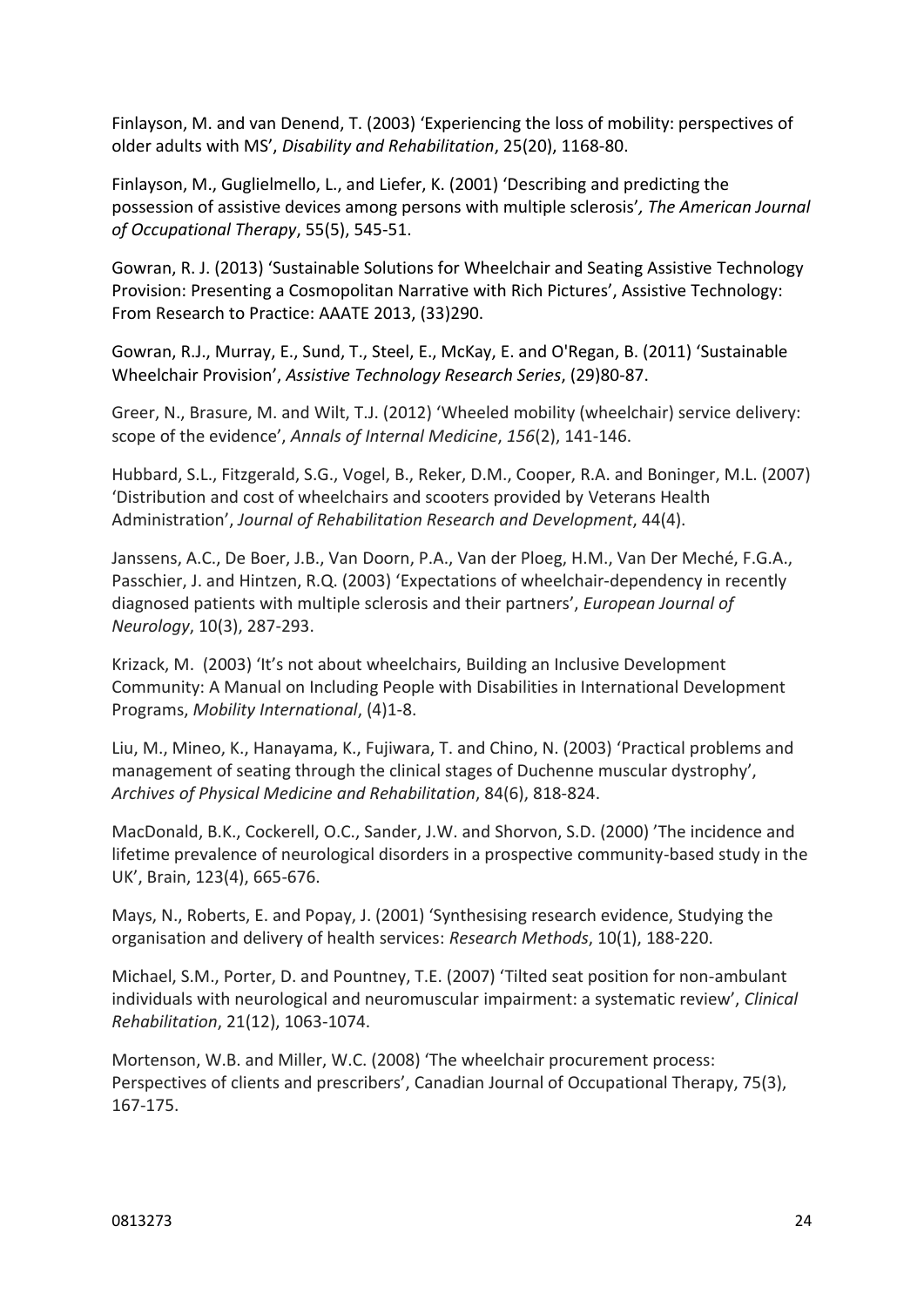Muscular Dystrophy Ireland (2009) MDI National Survey available online at: [http://www.mdi.ie/uploads/4/6/6/6/4666219/mdi\\_survey2009\\_findings.pdf](http://www.mdi.ie/uploads/4/6/6/6/4666219/mdi_survey2009_findings.pdf) [accessed 07/04/2014].

Myhr, K.M., Riise, T., Vedeler, C., Nortvedt, M.W., Grønning, M., Midgard, R. and Nyland, H.I. (2001) 'Disability and prognosis in multiple sclerosis: demographic and clinical variables important for the ability to walk and awarding of disability pension', *Multiple Sclerosis*, 7(1), 59-65.

National Disability Authority (2011) Research on the provision of Assistive Technology in Ireland and other countries to support independent living across the life cycle National Disability Authority, available at:

[http://www.nda.ie/cntmgmtnew.nsf/0/797AD755B56A82A580257A4D0031A2B6/\\$File/ATR](http://www.nda.ie/cntmgmtnew.nsf/0/797AD755B56A82A580257A4D0031A2B6/$File/ATReportExec_Summary.doc) [eportExec\\_Summary.doc](http://www.nda.ie/cntmgmtnew.nsf/0/797AD755B56A82A580257A4D0031A2B6/$File/ATReportExec_Summary.doc) [accessed 21/03/2014].

National Institute for Clinical Excellence (2003) 'Multiple sclerosis: management of multiple sclerosis in primary and secondary care', Clinical Guideline 8, available at: http://www.nice.org.uk/nicemedia/live/10930/29199/29199.pdf[accessed 06/03/2013].

NHS (2005) Health Care Standards for Wheelchair Services under the NHS (online), available at: <http://www.wheelchairmanagers.nhs.uk/servicestandards.pdf> [accessed 07/04/2014].

NHS Scotland (2011) Wheelchair and Seating Services – Draft Clinical Standards (online) available at[: http://www.scotland.gov.uk/Publications/2011/01/25131235/0](http://www.scotland.gov.uk/Publications/2011/01/25131235/0) [accessed 09/04/2014].

Noseworthy, J.H., Lucchinetti, C., Rodriguez, M. and Weinshenker, B.G. (2000) 'Multiple Sclerosis', *The New England Journal of Medicine*, 343(13), 938-52.

Otter, S., Chambers, L., Saunders, J., Martin, R. (2011) Wheelchair Provision for Children and Adults with Muscular Dystrophy and other Neuromuscular Conditions – Best Practice Guidelines (online) available at:

[http://www.musculardystrophy.org/assets/0002/4840/Wheelchair\\_Guidelines.pdf](http://www.musculardystrophy.org/assets/0002/4840/Wheelchair_Guidelines.pdf)  [accessed 12/03/2014].

Pike, J., Jones, E., Rajagopalan, K., Piercy, J. and Anderson, P. (2012) 'Social and economic burden of walking and mobility problems in multiple sclerosis', *BMC Neurology*, 12(1), 94.

Richardson, M. and Frank, A.O. (2009) 'Electric powered wheelchairs for those with muscular dystrophy: problems of posture, pain and deformity', Disability & Rehabilitation: Assistive Technology, 4(3), 181-188.

Ridde, V, and Morestin, F. (2011) 'A scoping review of the literature on the abolition of user fees in health care services in Africa', *Health Policy and Planning,* 26(1), 1-11.

Rolfe, J. (2012) 'Planning wheelchair service provision in motor neurone disease: implications for service delivery and commissioning', British Journal of Occupational Therapy, 75(5), 217-222.

Savage, F.S. (2005) 'Maximizing Comfort and Function: Positioning Intervention', *International Journal of MS Care*, 7(3), 93-100.